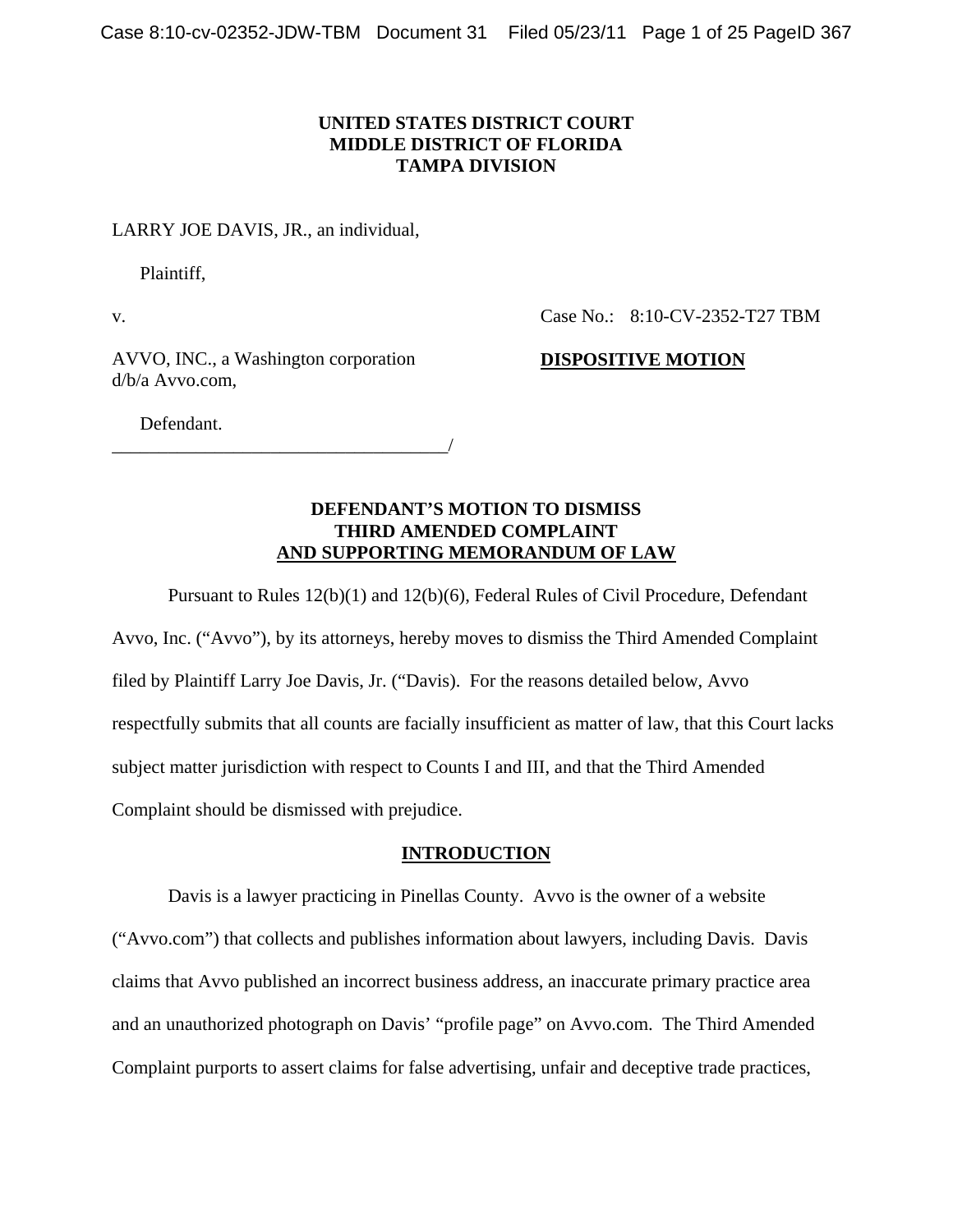and commercial misappropriation resulting from that publication. These claims fail to state a cause of action, under Washington or Florida law, even before applying Rule 9(a)'s heightened pleading standard to Counts I and  $III.^1$  $III.^1$ 

In summary, Count I (false advertising) fails to allege an intentional and knowing false statement of fact, justifiable reliance by Davis, or resulting injury. Count II (commercial misappropriation) fails to allege that Avvo used Davis' image to directly promote a separate product or service of Avvo. Count III (Florida Deceptive and Unfair Trade Practices Act or "FDUTPA") fails to allege adequately that Davis is a "consumer," that Avvo committed a deceptive or unfair act, actual damages or causation. Consequently, the pleadings are again fatally defective and should be dismissed. In addition, the single action rule applies to Counts I and III, which are simply restatements of a defective defamation claims, and requires dismissal with prejudice because Davis' original defamation is time-barred by his failure to properly comply with statutory presuit notice requirements prior to the expiration of the relevant statute of limitations, which requirements are jurisdictional conditions precedent and their failure divests this Court of subject matter jurisdiction over Counts I and III.

#### **BACKGROUND**

Avvo.com, developed for non-experts, aims to "make clearer the murky process of understanding lawyers' backgrounds." (doc. 9, Tab 3).<sup>[2](#page-1-0)</sup> Avvo rates attorneys in three basic

<span id="page-1-1"></span><span id="page-1-0"></span> $<sup>1</sup>$  In an attempt to avoid the effect of the choice of law and venue provisions in the Avvo.com website Terms of Use,</sup> Davis purports to "specifically disavow, at this time, reliance on any fact which occurred after Plaintiff logged on to the Avvo.com site (August 17, 2010)" and further states that "[a]ll claims in this action accrued prior to this arguable 'start date' of the Terms of Use. As such, the Terms of Use are not applicable to any aspect of this action." (doc. 26, ¶26). At the same time, however, the pleading is replete with allegations about events occurring after Davis claimed his profile or wholly irrelevant to the underlying claims. (doc. 26,  $\P$  $[27, 28, 29, 31, 32, 34,$  and 41).

Contemporaneously herewith, Avvo has filed a Motion to Strike such allegations (along with allegations relating to supposed injuries to numerous and various nonparties). (doc. 30).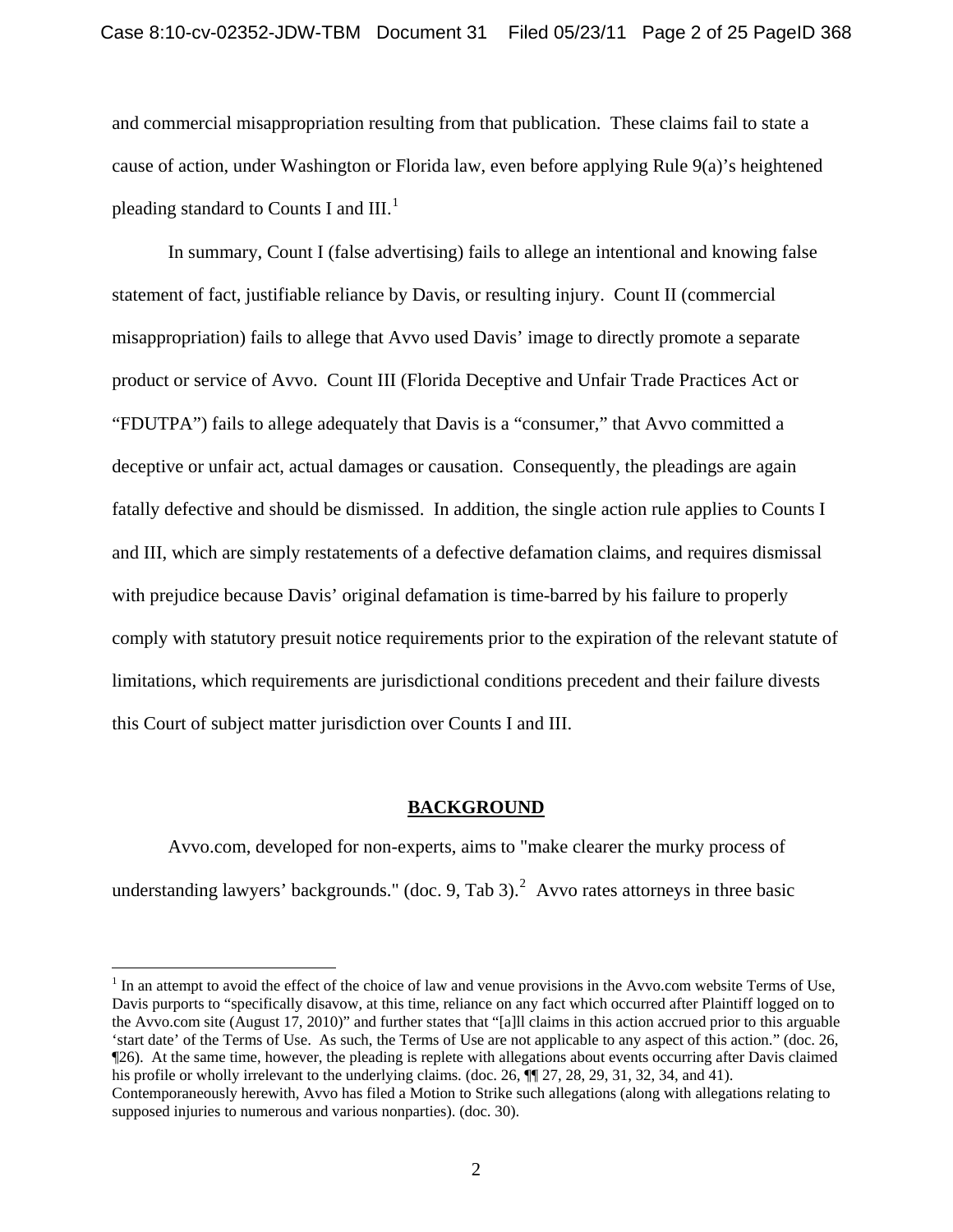areas: experience, industry recognition, and professional conduct. (doc. 9, Tabs 3, 13, 16, 18). To do this, Avvo gathers and displays publicly available material about attorneys from state bar associations and websites-including years of experience and disciplinary sanctions. (doc. 9, Tabs 3, 16, 18, 20, 25, 27). Attorneys may update their profiles with relevant information at no cost. (doc. 9, Tabs 1, 3). Consumers can submit reviews of their attorneys and attorneys may submit peer endorsements. (doc. 9, Tab 16).

Starting on August 17, 2010, in e-mails to Avvo's customer service department, Davis voiced his dissatisfaction with his Avvo rating, particularly insofar as it had given particular weight (or lack thereof) to his prior disciplinary history and his board certification. (doc. 17, tabs 2, 3, 5, 7, 9, 10, 11). On August 21, 2010, Davis sent an e-mail to Avvo's customer service department as follows:

Your response to my email to the effect that I cannot be delisted from your service is unacceptable. Again, however, I am ordering you to cease and desist liting [sic] and rating me, primarily due to the fact that your service ignores Board Certified status, listed me and my photo without permission, categorized me wrongly as a 100% employment lawyer, had my wrong address, and rates my industry recognition lower than my professional conduct despite being Board Certified in Health law.

(doc. 17, tab 7). On August 26, 2010, Davis sued Avvo in state court alleging defamation,

among other theories. (doc. 2). An Amended Complaint filed on September 14, 2010 replaced the defamation claim with a false light invasion of privacy. (doc. 3). Thereafter, Avvo timely

removed this matter to federal court and moved to dismiss. (doc. 1, 8). After this Court struck a

 $\frac{1}{2}$  $2$  The Third Amended Complaint relies heavily and repeatedly on information from Avvo.com. Under the incorporation-by-reference doctrine, the Court may consider the full text of the website. *See, e.g., SVM Holdings,*  Ltd. v. Banc of Am. Secs., LLC, 600 F.3d 1334, 1337 (11<sup>th</sup> Cir. 2010); *Maxcess, Inc. v. Lucent Technologies, Inc.*, 433 F.3d 1337, 1340 ( $11<sup>th</sup>$  Cir. 2005) ("a document outside the four corners of the complaint may still be considered if it is central to the plaintiff's claims and is undisputed in terms of authenticity"); *Boatright v. School Board of Polk County,* 2009 W.L. 806801, \*7 (M.D. Fla. 2009); *Knievel v. ESPN*, 393 F.3d 1068, 1076 (9th Cir. 2005) (incorporation by reference doctrine applies with equal force to Internet pages). *Accord Bell Atlantic Corp. v. Twombly*, 127 S. Ct. 1955, 2007 WL 1461066, at \*13, n. 13 (2007). Although Davis has not attached pages from Avvo.com to his most recent pleading, the website is clearly central to all of his claims.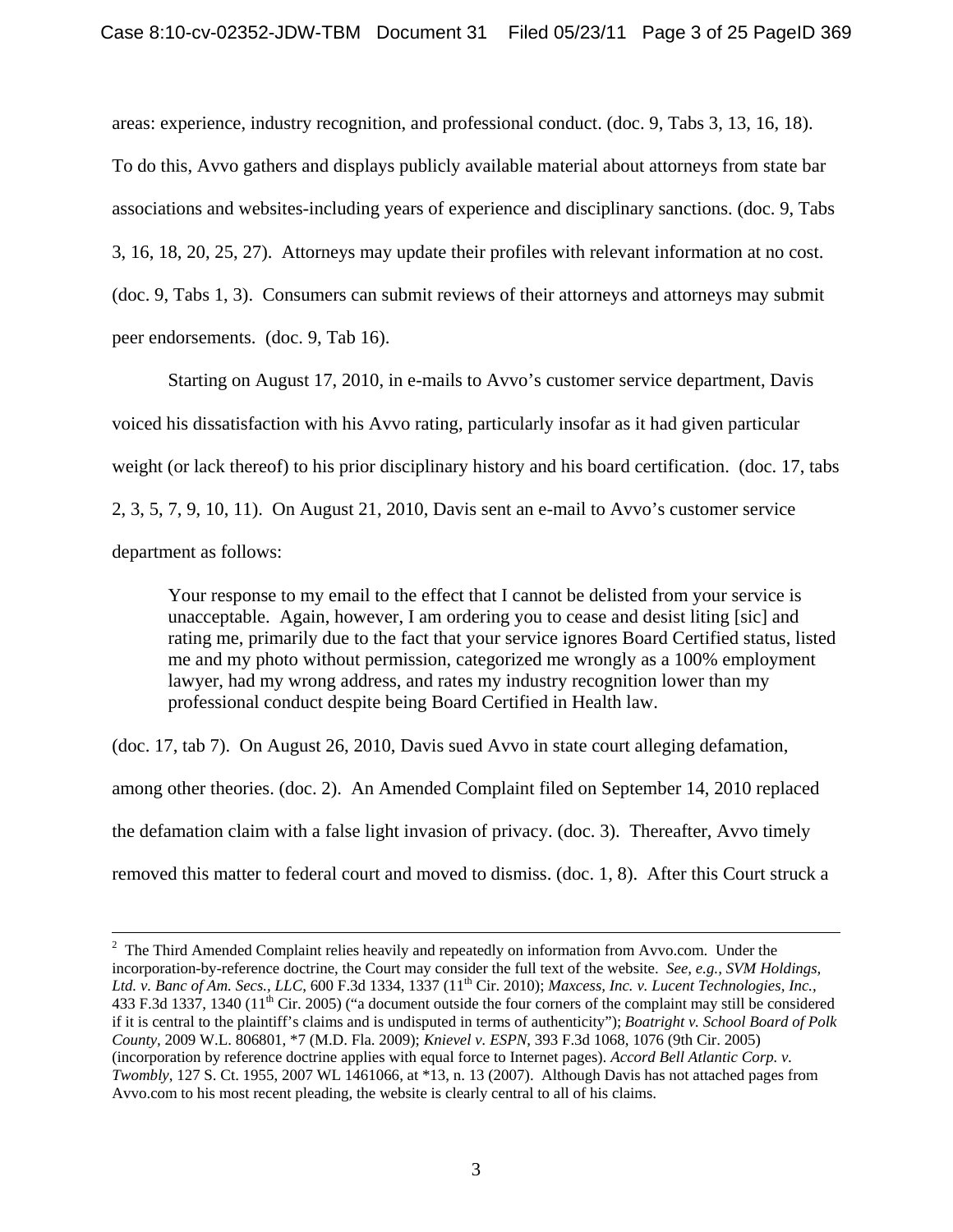Second Amended Complaint on December 15, 2010, Davis filed the Third Amended Complaint on April 25, 2011. (docs. 12, 14, 26). Although the legal theories vary from pleading to pleading, they rely on the same<sup>[3](#page-1-1)</sup> factual allegations: Avvo allegedly published an incorrect business address, an inaccurate practice area listing and an unauthorized photo of Davis, in his Avvo.com profile. Also common to all pleadings is the absence of any alleged damages; rather, Davis complains that he has received *additional* client inquiries.[4](#page-3-0)

#### **ARGUMENT**

 The Third Amended Complaint fails to allege crucial elements of each of the claims, under Florida or Washington law and should be dismissed for failure to state a cause of action. Moreover, this Court lacks subject matter jurisdiction over the false advertising and unfair trade practices claims. Under the "single action rule," these claims are subject to the same defenses that apply to Davis' original defamation claim. Davis has never complied properly with Florida's statutory presuit notice requirement, which is a jurisdictional condition precedent to filing suit, precluding this Court's jurisdiction over the original defamation claim, which is now barred by the statute of limitations. This noncompliance with jurisdictional prerequisites is equally fatal to the false advertising and unfair trade practices claims and likewise divests this Court of jurisdiction over Counts I and III which, along with Count II, should be dismissed with prejudice.

<span id="page-3-1"></span><span id="page-3-0"></span> $3$  Davis has apparently abandoned his prior complaint about the rating(s) that were assigned to him in his Avvo.com profile, which were quintessential opinion, as discussed in detail in Avvo's First Motion to Dismiss. (doc. 8). Specifically, Davis claims that he received client inquiries regarding hostile work environment cases, "which Plaintiff does not take as a health lawyer," although he insists that he "is versed in employer-side human resources compliance, as noted on his own web site, and is capable of consulting on 'hostile work environment' claims and compliance." (doc. 26, ¶¶ 21, 24).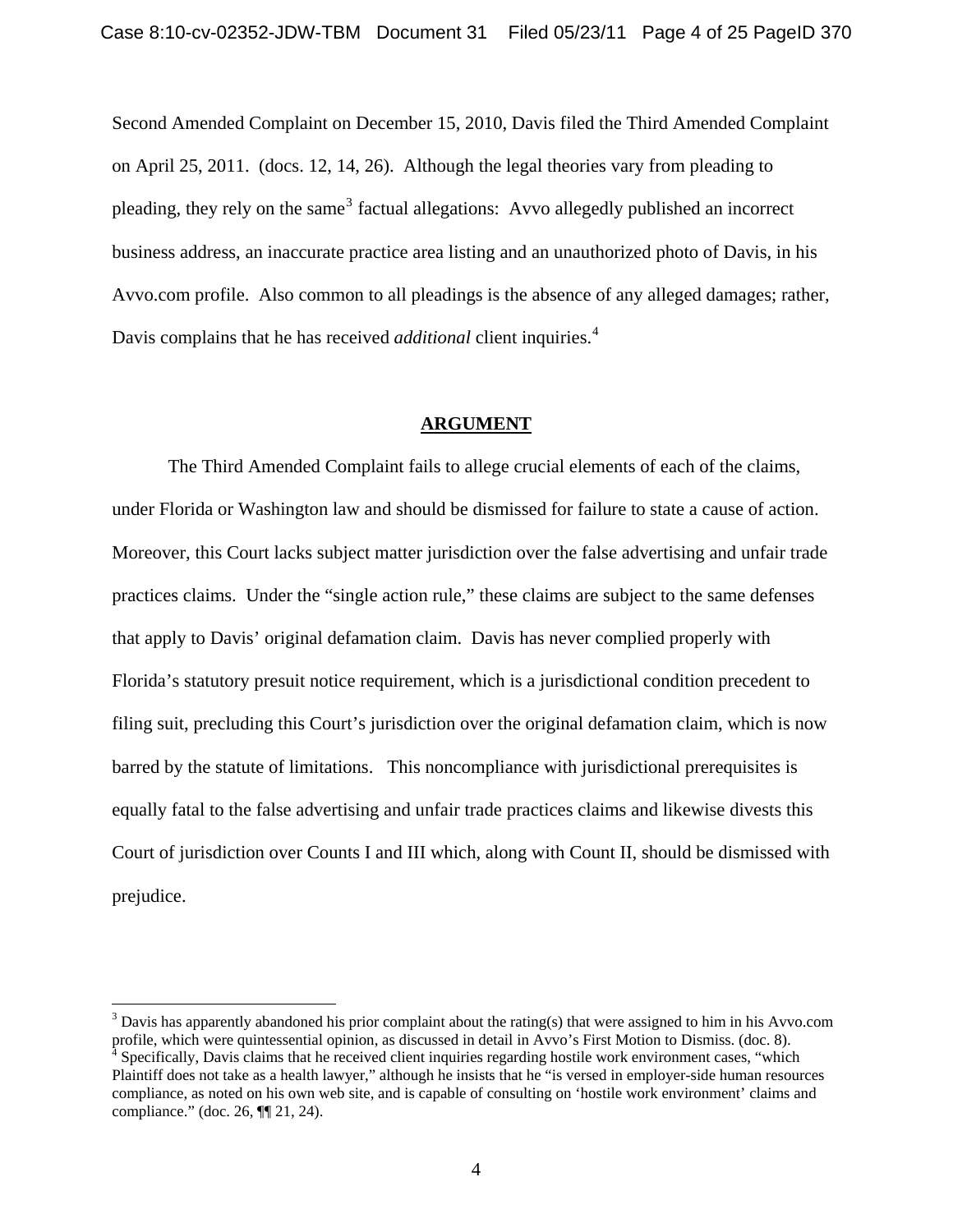# **I. The Third Amended Complaint Must Be Dismissed Under Either Washington or Florida Law**

The Court first must determine which state's law applies.<sup>[5](#page-3-1)</sup> As discussed in detail in Avvo's First Motion to Dismiss and Motion to Transfer, an enforceable choice of law provision in the relevant website terms of use (the "Terms") governs the relationship of the parties and Washington law should be applied to Davis' claims. Davis attempts to dispense with the Terms with a dismissive, sweeping, and conclusory claim of unenforceability "either due to duress, mistake, procurement of contract by illegality, fraud in the inducement, unconscionability, unclean hands, or other theories," without a single factual allegation in support of any of these theories. Alternatively, he purports to "disavow[], *at this time*, reliance on any fact which occurred after Plaintiff logged on to the Avvo.com site (August 17, 2010)" (doc. 26) (emphasis added), while simultaneously reserving the right to "seek future leave of Court to supplement this action to allege post-filing allegations of fact and associated claims." (doc. 21). Nevertheless, Davis makes repeated allegations relating to Avvo's alleged "join-us-or-else" practice and other ongoing misconduct, none of which could have occurred vis-à-vis Davis on or before his "cut-off" date of August 17, 2010, particularly given his insistence that all of his claims accrued "in or around March, 2009." (doc. 26, ¶¶2-4). Besides, his purported "disavowal" of certain time frames does not alter the facts that supposedly gave rise to his alleged injury, i.e., incorrect business address, inaccurate practice area, and unauthorized photo. Davis' attempt to "draft around" the Terms should be rejected and the Court should enforce the choice of law provision and apply Washington law to Davis' claims arising out of the website.<sup>[6](#page-4-0)</sup>

<sup>&</sup>lt;sup>5</sup> Avvo previously briefed the choice of law issue in detail in its Motion to Dismiss and supporting Memorandum of Law (hereinafter "First Motion to Dismiss") and its Motion to Transfer Case to Western District of Washington, King County Division (hereinafter "Motion to Transfer"). (docs. 8, 15). Avvo expressly incorporates both such motions and their supporting memoranda of law by reference as if fully set forth herein.

<span id="page-4-1"></span><span id="page-4-0"></span><sup>&</sup>lt;sup>6</sup> As noted earlier, Avvo previously has briefed the choice of law analysis in its First Motion to Dismiss, which has been incorporated herein by reference.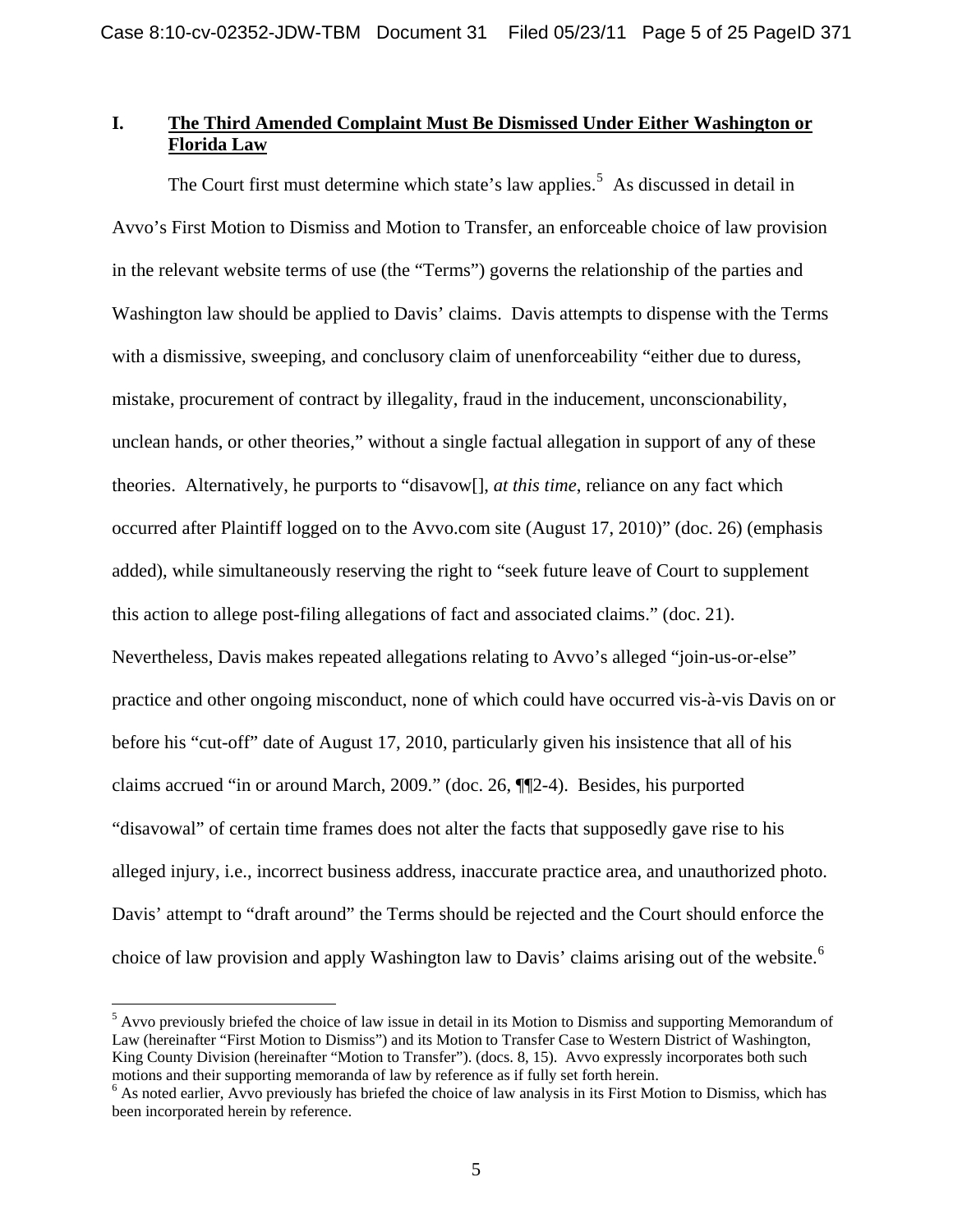However, even if the Court applies Florida law, the Third Amended Complaint is deficient and should be dismissed with prejudice.

# **II. The Third Amended Complaint Cannot Survive a Rule 12(b)(6) Challenge By Relying on Conclusory Allegations and Unwarranted Factual Assertions**

A Rule 12(b)(6) motion to dismiss tests the facial sufficiency of the pleadings and is read alongside Rule 8(a), which requires "a short and plain statement of the claim showing that the pleader is entitled to relief." Fed. R. Civ. P. 8(a). Conclusory statements do not satisfy these requirements. *See, e.g., Auto Internet Mktg., Inc. v. Targus Information Corp.,* 2008 W.L. 5138302, \*1 (M.D. Fla. 2008). The complaint must contain factual allegations that are "enough to raise a right to relief above the speculative level, on the assumption that all the allegations in the complaint are true (even if doubtful in fact)." *Bell Atlantic Corp. v. Twombly*, 550 U.S. 544, 555 (2007). *Accord Davis v. Coca-Cola Bottling Co. Consol.*, 316 F.3d 955, 974 (11<sup>th</sup> Cir. 2008). Thus, while detailed factual allegations are not required, "a plaintiff's obligation to provide the 'grounds' of his 'entitle[ment] to relief' requires more than labels and conclusions, and a formulaic recitation of the elements of a cause of action will not do." *Bell Atlantic Corp.*, 550 U.S. at 555 (quoting *Papasan v. Allain*, 478 U.S. 265, 286 (1986)). "[A] complaint [must] contain either direct or inferential allegations respecting all the material elements necessary to sustain a recovery under some viable legal theory." *Roe v. Aware Woman Ctr. for Choice, Inc.,* 253 F.3d 678, 683 ( $11^{th}$  Cir. 2001) (quotations omitted).

Taking the facts as true, this Court may grant a motion to dismiss when, "on the basis of a dispositive issue of law, no construction of the factual allegations will support the cause of action." *See Marshall Cty. Bd. of Educ. v. Marshall Cty. Gas Dist.*, 992 F.2d 1171, 1174 (11<sup>th</sup> Cir. 1993). Only well-pleaded factual allegations, not legal conclusions, are entitled to an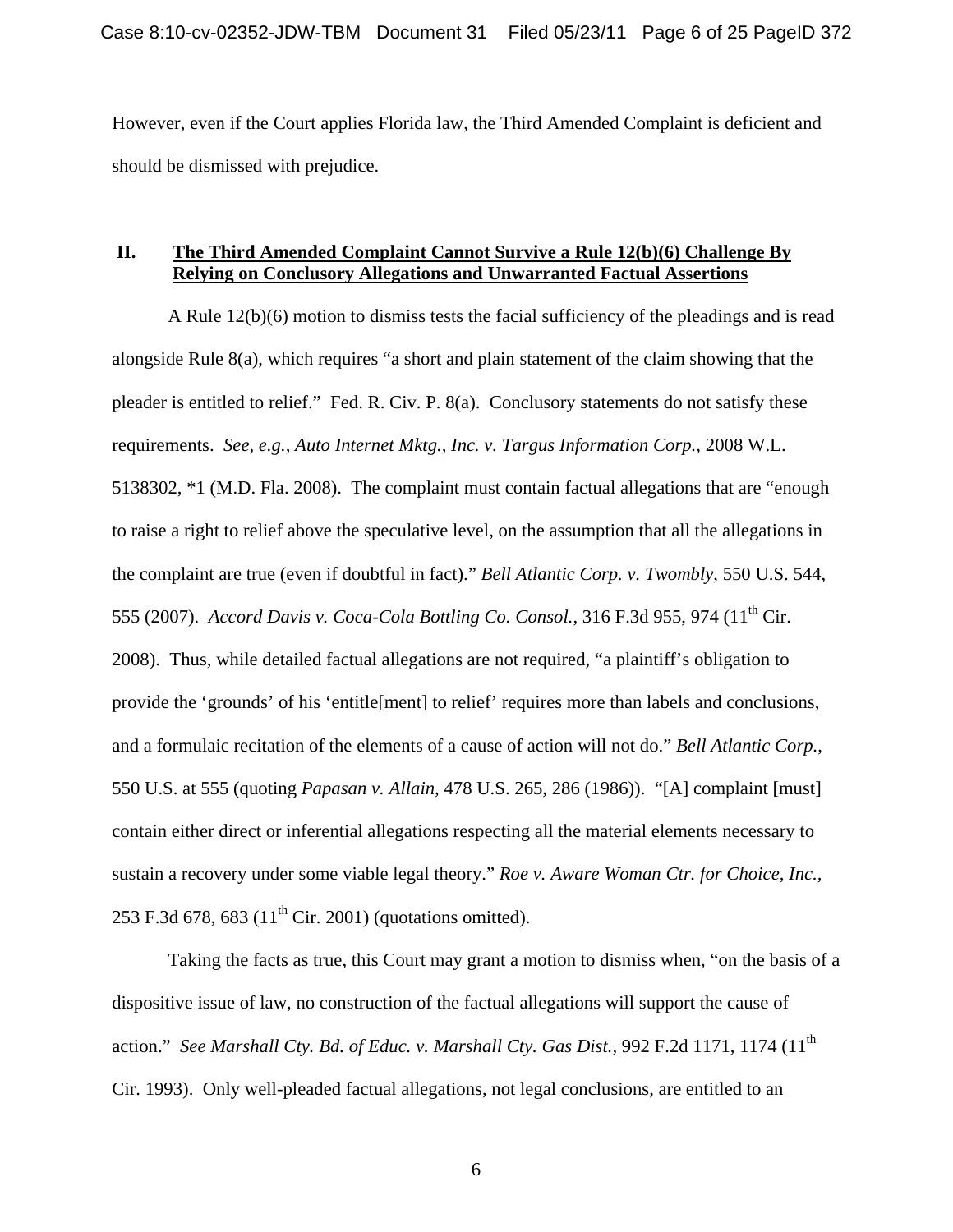assumption of truth. *See Ashcroft v. Iqbal,* \_\_\_ U.S. \_\_\_, 129 S. Ct. 1937, 1949-50 (2009);

*Lawrie v. The Ginn Cos.,* 2010 W.L. 3746725, \*2 (M.D. Fla. 2010) (citations omitted).

Although a 12(b)(6) motion to dismiss typically is limited to the "four corners" of the pleading and its attachments, this Court also may consider documents that are central to Davis' claims and referenced in the pleadings – here, the Avvo.com website in its entirety. *See supra* at n. 2.

## **III. Each Count of the Third Amended Complaint Fails to Allege the Necessary Elements of Each Cause of Action**

None of the claims in the Third Amended Complaint sufficiently allege the elements required to state a prima facie cause of action, whether analyzed under Washington or Florida law.

#### **A. Count I (False Advertising)**

Count I fails to sufficiently allege a claim for false advertising under Section 817.41, Florida Statutes (2010). False advertising claims are considered claims for fraudulent inducement and require allegations that Davis relied on alleged misleading advertising by Avvo, and all other elements of fraud in the inducement, i.e., that (a) Avvo made a misrepresentation of material fact; (b) Avvo knew or should have known of the falsity of the statement; (c) Avvo intended that the representation would induce another to rely and act on it; and (d) Davis suffered injury in justifiable reliance on the representation. *See, e.g., Smith v. Mellon Bank,* 957 F.2d 856, 858 (11th Cir. 1992); *Third Party Verification, Inc. v. Signaturelink, Inc.,* 492 F. Supp. 2d 1314, 1322 (M.D. Fla. 2007). Count I does not allege that Avvo knowingly and willfully published an incorrect practice description and business address. Indeed, Davis repeatedly blames these asserted errors on Avvo's alleged failure to adequately debug software that was "not designed properly":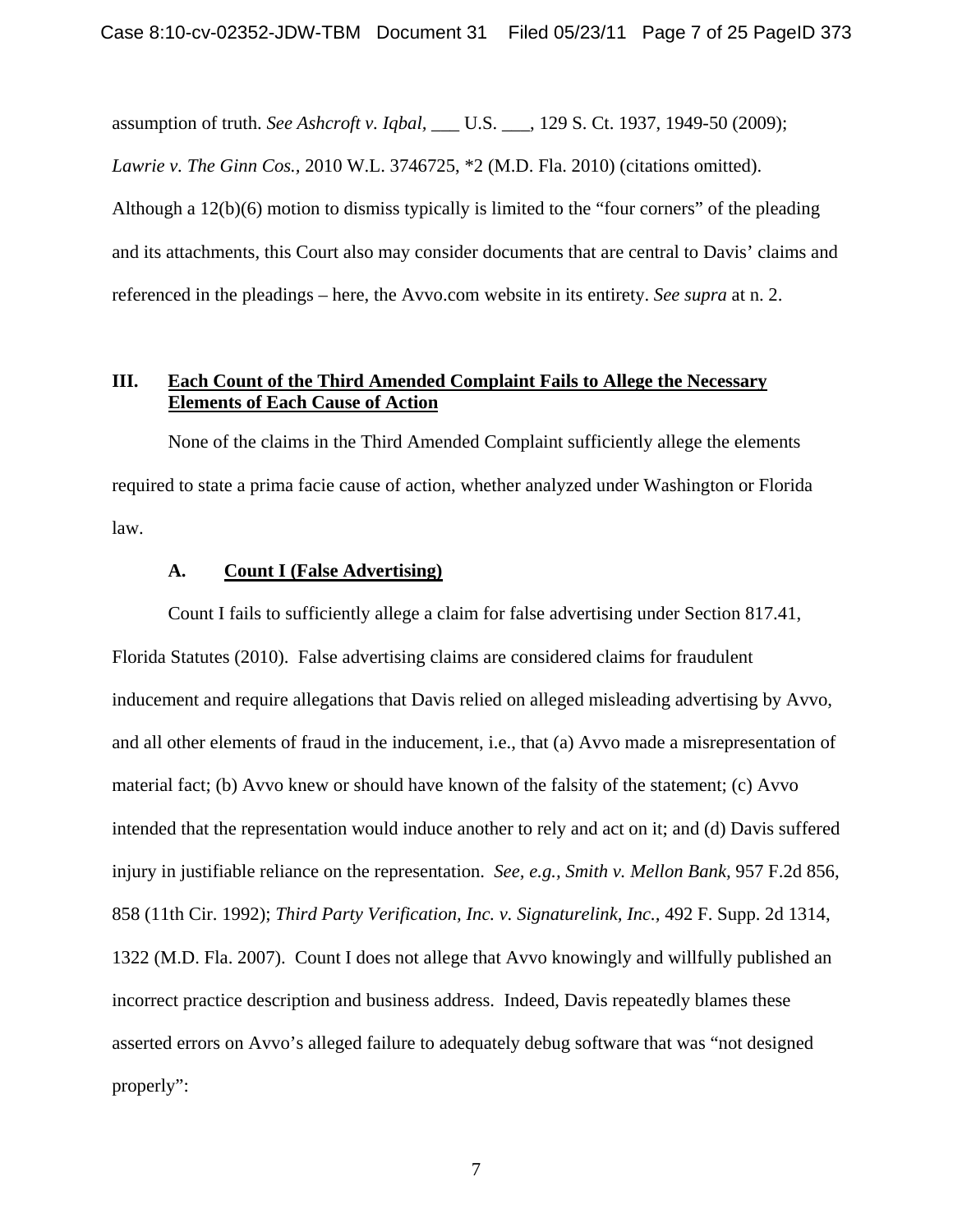On information and belief, Defendant generated the aforementioned false listings automatically via a computer program, without regard to the public information available. Defendant's choice of "practice area" for the aforementioned lawyers was performed recklessly and apparently the program used by Defendant to mine public information has not been "debugged". … Apparently because no human being was reviewing what Avvo.com was doing, Defendant failed to look at the [Plaintiff's] web site it linked to in order to discover what Plaintiff actually does for a living.

(doc. 26, ¶¶19, 37, 38). Notwithstanding Davis' opinion regarding the (in)adequacy of the underlying software architecture, a claim of fraudulent intent is not compatible with his allegations, given that the necessary scienter cannot be possessed by computer hardware and requires "actual human" involvement.

Although replete with conclusory references to Avvo's allegedly "reckless" conduct, and sprinkled liberally throughout with terms such as "fraud" and "fraudulent," the Third Amended Complaint does not allege that Avvo knew at the time of publication that the alleged publications were erroneous or that it made such statements deliberately or intending to defraud or that Davis relied upon such statements to his detriment. Conclusory references – no matter how repetitively articulated – do not carry the day for Davis.<sup>[7](#page-4-1)</sup> This is especially true under Federal Rule of Civil Procedure 9(b), which subjects Davis' false advertising claim to "heightened pleading standards" that require "the circumstances constituting fraud ... [to] be stated with particularity." Fed. R. Civ. P. 9(b). Rule 9(b)'s particularity requirement is designed to "alert[] defendants to the 'precise misconduct with which they are charged' and protect[] defendants 'against spurious charges of immoral and fraudulent behavior'." *Durham v. Business Mgmt. Assocs.,* 847 F.2d 1505, 1511 (11<sup>th</sup> Cir. 1988).

<span id="page-7-0"></span>Among other things, Count I does not satisfy Rule 9(b)'s requirement of setting forth how the alleged misstatements misled Davis (especially since his claims alleged accrued some

<sup>&</sup>lt;sup>7</sup> The Washington equivalent is Revised Code of Washington Sections 9.04.010 and 9.04.050, which prohibit false or misleading advertising. Count I fails to state a claim under Washington law for the reasons set forth more fully in Avvo's First Motion to Dismiss (doc. 8).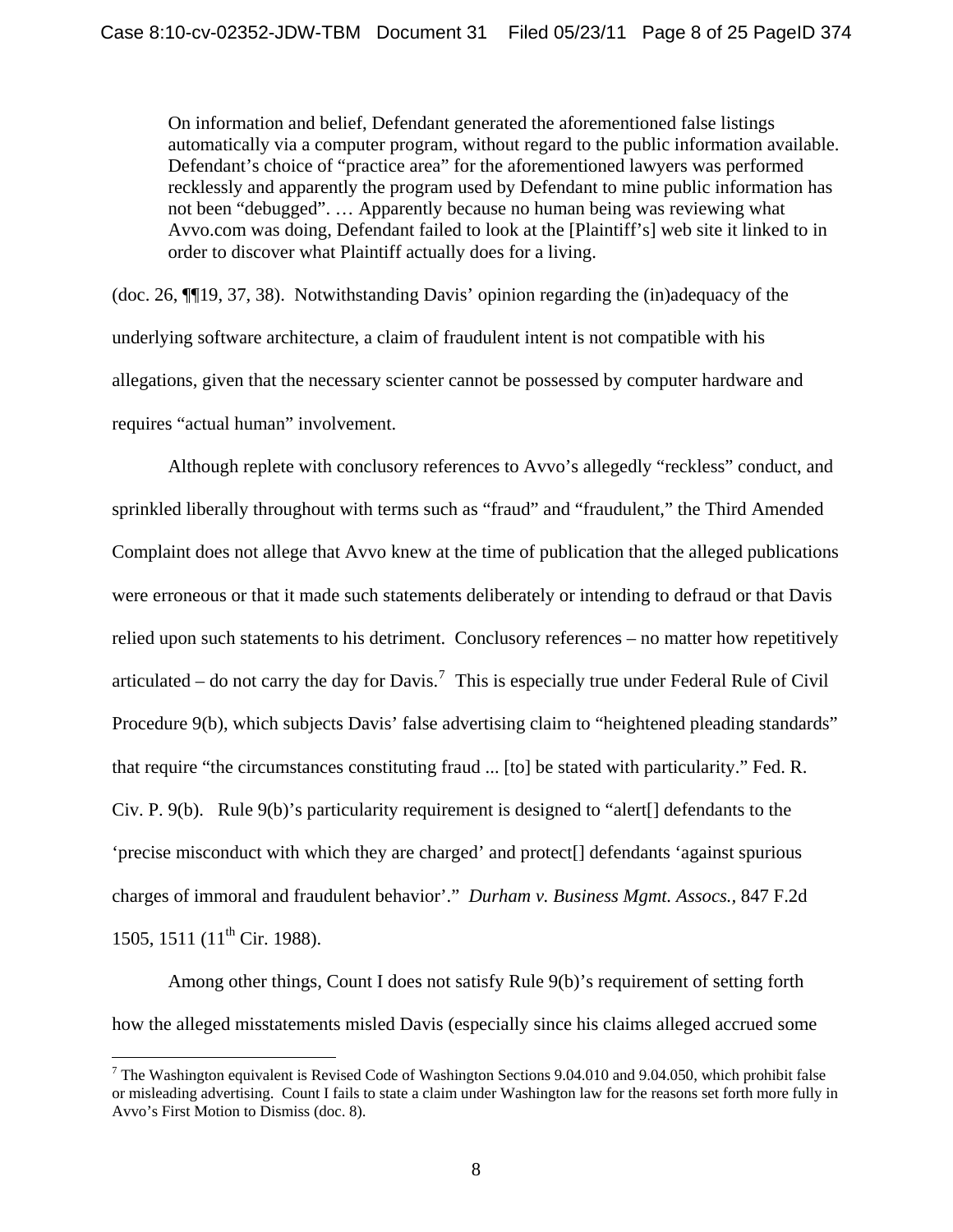seventeen (17) months before he was even aware of his profile on Avvo.com) and what Avvo obtained as a consequence of the fraud. *See, e.g., Ziemba v. Cascade Int'l, Inc.,* 256 F.3d 1194, 1202 (11th Cir. 2001); *Nationwide Mut. Co. v. Ft. Myers Total Rehab Center,* 657 F. Supp. 2d 1279, 1289 (M.D. Fla. 2009). Failure to satisfy Rule 9(b) is a ground for dismissal of the complaint. *Corsello v. Lincare, Inc.,* 428 F.3d 1008, 1012 (11th. Cir. 2005), *cert. denied,* 549 U.S. [8](#page-7-0)10 (2006).<sup>8</sup> Count I fails to state a claim for false advertising and should be dismissed.

### **B. Count II (Misappropriation of Likeness)**

Count II purports to allege a claim under Section 540.08, Florida Statutes (2010), which prohibits the nonconsensual use of another's name or likeness for a commercial purpose. *See* Fla. Stat. §540.08 (2010). Count II fails as a matter of law because it does not allege that Avvo used Davis' image to directly promote a separate product or service of Avvo.<sup>[9](#page-8-0)</sup> See Tyne v. Time *Warner Ent. Co.,* 901 So. 2d 802 (Fla. 2005); *Badillo v. Playboy Ent. Group, Inc.,* 2006 W.L. 785707, \*3 (M.D. Fla. 2006). Addressing a certified question from the Eleventh Circuit regarding the scope of Section 540.08, the *Tyne* Court approved an earlier decision in *Loft v.* 

*Fuller*, 408 So. 2d 619 (Fla. 4th DCA 1981), that:

<span id="page-8-1"></span><u>.</u>

In our view, section 540.08, by prohibiting the use of one's name or likeness for trade, commercial or advertising purposes, is designed to prevent the unauthorized use of a name to directly promote the product or service of the publisher. Thus, the publication is harmful not simply because it is included in a publication that is sold for a profit, but rather because of the way it associates the individual's name or his personality with something else. Such is not the case here.

 $8$  Section 817.41(6), Florida Statutes (2010) provides that "[a]ny person prevailing in a civil action for violation of this section shall be awarded costs, including reasonable attorney's fees, and may be awarded punitive damages in addition to actual damages proven." Fla. Stat. § 817.41(6) (2010). Therefore, Avvo reserves the right to pursue a timely motion for costs and reasonable attorney's fees incurred in defending against this claim. 9

<span id="page-8-0"></span>The Washington equivalent is set forth in the Washington Personality Rights Act, R.C.W. 63.60.010, *et seq*. As more fully discussed in Avvo's First Motion to Dismiss (doc. 8), Count II also fails to state facts sufficient to support a claim for misappropriation of likeness under Washington law.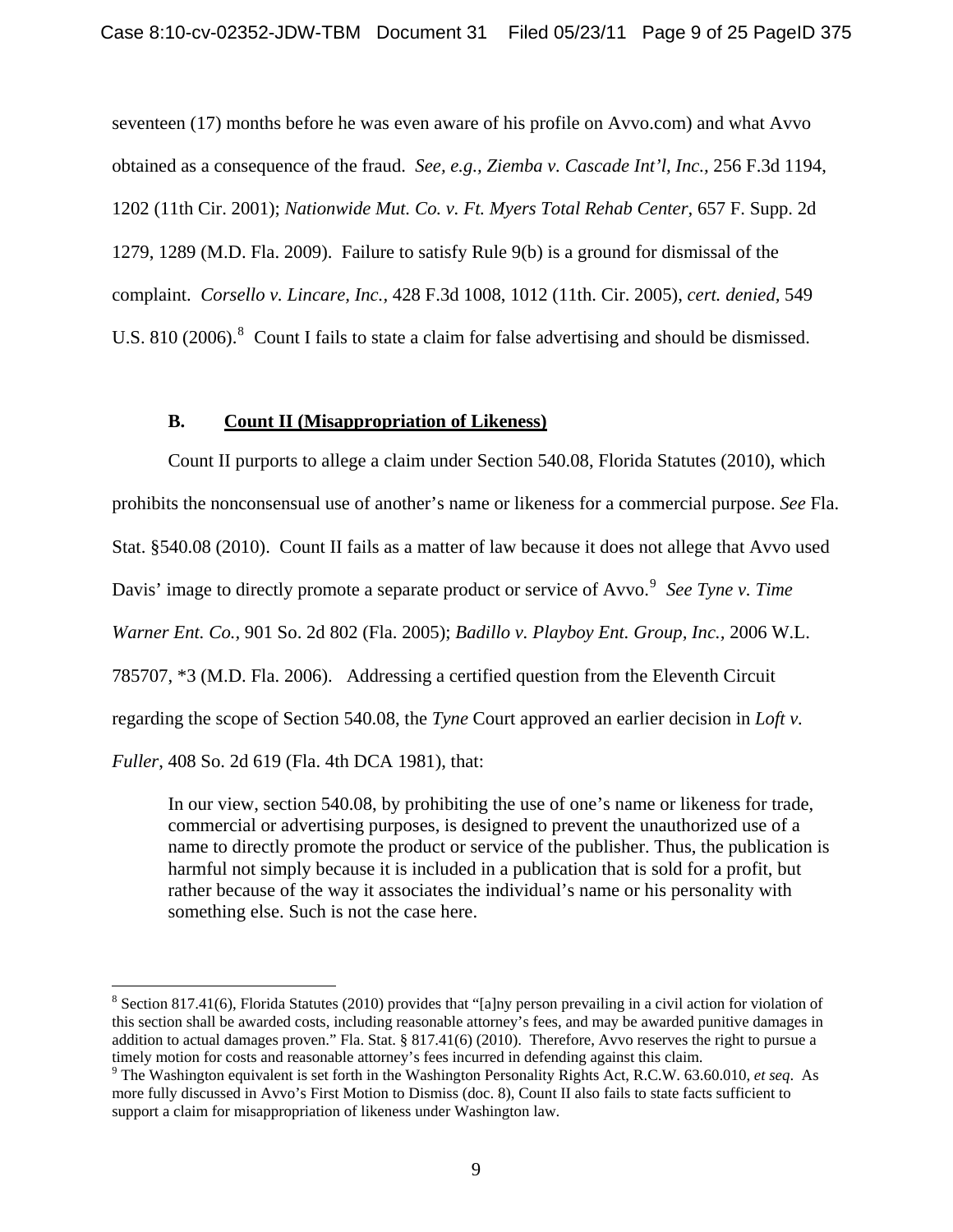*Tyne*, 901 So. 2d at 806 (quoting *Loft*, 408 So. 2d at 622). Absent any allegation that Avvo used Davis' image to directly market a separate Avvo product or service (as opposed to Davis' own profile), Count II fails to state a claim under Section 540.08. *Accord Almeida v. Amazon.com, Inc.,* 456 F.3d 1316, 1325 (11th Cir. 2006); *Fuentes v. Mega Media Holdings, Inc.,* 2010 W.L. 2634512 (S.D. Fla. 2010) (Section 540.08 requires allegation of use of plaintiff's image to directly promote a commercial product or service *separate and apart from the challenged publication*); *Lane v. MRA Holdings,* LLC, 242 F. Supp. 2d 1205, 1221 (M.D. Fla. 2002).

Davis is clearly challenging the publication of his image as part of his individual Avvo.com profile; he does not allege that Avvo has used his image to directly market an Avvo product or service separate from the challenged publication. Moreover, courts have recognized the great public importance of conveying attorney information to consumers.<sup>[10](#page-8-1)</sup> The minimal and noncommercial use of Davis' image to illustrate his attorney profile clearly relates to matters of public interest and is entitled to the First Amendment protection. Davis' image is not being used to market Avvo's separate products or services. Only *Davis'* services are marketed in conjunction with his image. Thus, Count II fails to state a claim upon which relief may be granted.<sup>[11](#page-9-0)</sup> Because this is the fourth attempt to assert a claim for commercial misappropriation based upon the display of his photograph, without identifying any new facts or allegations, Avvo submits that Count II should be dismissed with prejudice.

<sup>&</sup>lt;sup>10</sup> The Supreme Court has acknowledged the importance of conveying attorney information to consumers. *See, e.g., Zauderer v. Office of Disciplinary Counsel of Supreme Court of Ohio*, 471 U.S. 626, 646 (1985) ("The value of the information presented in [attorney] advertising is no less than that contained in other forms of advertising-indeed, insofar as appellant's advertising tended to acquaint persons with their legal rights who might otherwise be shut off from effective access to the legal system, it was undoubtedly more valuable than many other forms of advertising."); *see also Bates v. State Bar of Arizona,* 433 U.S. 350, 375 (1977) (noting the public is "sophisticated enough to realize the limitations of advertising" and is better "trusted with correct but incomplete information" than "kept in ignorance" and that "for every attorney who overreaches through advertising, there will be thousands of others who will be candid and honest and straightforward" and "it will be in the latter's interest... to assist in weeding out those few who abuse their trust").

<span id="page-9-0"></span><sup>&</sup>lt;sup>11</sup> Moreover, Davis' claim for injunctive relief is moot as his pleadings establish that he has removed the allegedly unauthorized photo from his Avvo.com profile and he does not allege that the photo has been or may be republished. (doc. 26, ¶ 28).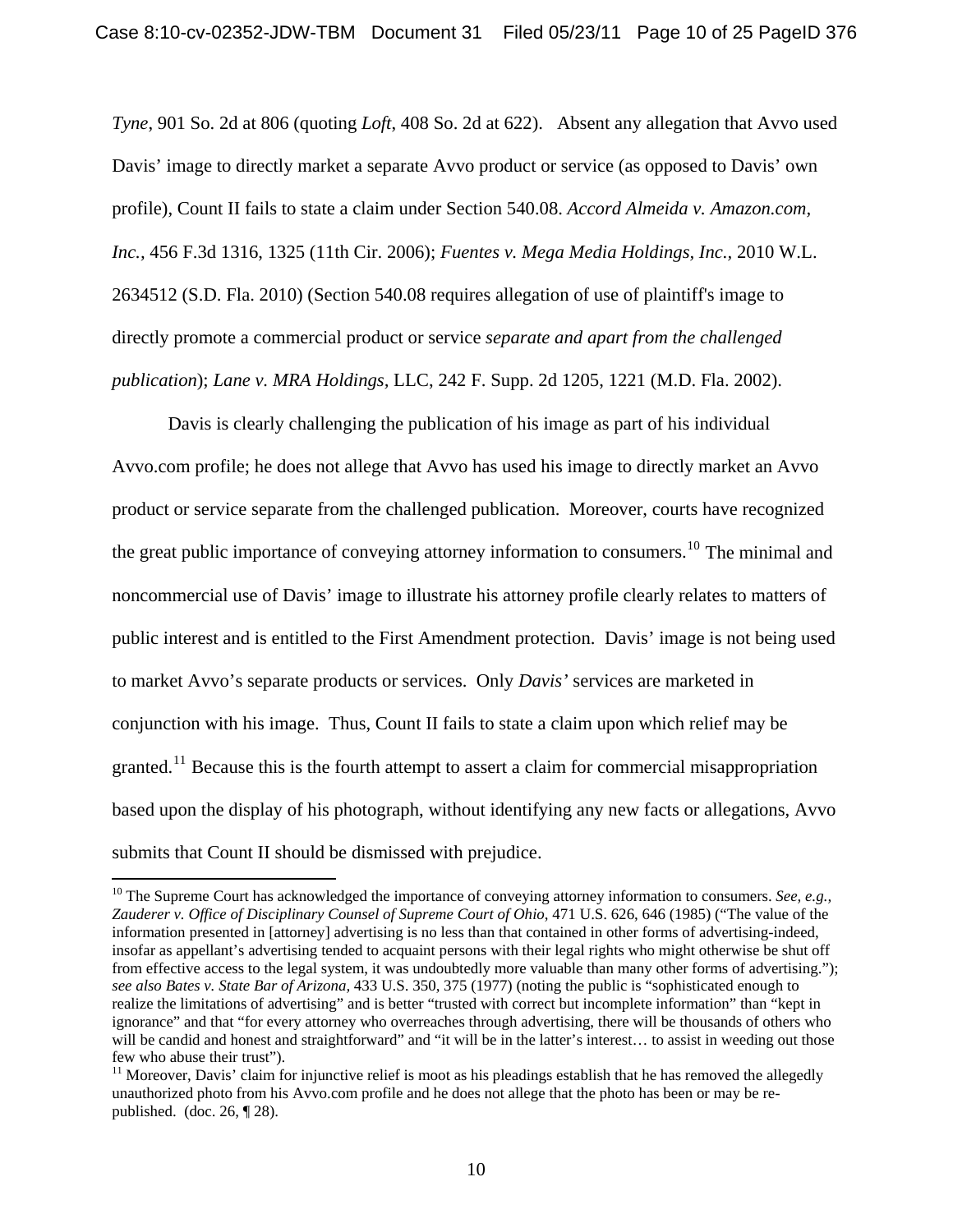## **C. Count III Fails to State a Claim for Unfair Trade Practices**

Count III fails to allege the elements of a claim under Florida's Deceptive and Unfair Trade Practices Act ("FDUTPA"), Sections 501.201, et seq., Florida Statutes (2010), which prohibits "[u]nfair methods of competition, unconscionable acts or practices, and unfair or deceptive acts or practices in the conduct of any trade or commerce." Fla. Stat. §501.204(1)  $(2010).$ <sup>[12](#page-9-0)</sup> To pursue a claim for damages under FDUTPA, Davis must allege: "(1) a deceptive act or unfair practice; (2) causation; and (3) actual damages." *See, e.g., Smith v. William Wrigley, Jr. Co.,* 663 F. Supp. 2d 1336, 1339 (S.D. Fla. 2009) (quoting *City First Mortgage Corp v. Barton*, 988 So. 2d 82, 86 (Fla. 4th DCA 2008)); *Bookworld Trade, Inc. v. Daughters of St. Paul, Inc.,* 32 F. Supp. 2d 1350, 1364 (M.D. Fla. 2007). FDUTPA claims are rooted in fraud and subject to the heightened pleading standards set out in Federal Rule of Civil Procedure 9(b). *See, e.g., Wrestlerunion, LLC v. Live Nation Television Holdings, Inc.,* 2008 W.L. 3048859 (M.D. Fla. 2008); *Florida Digital Network, Inc. v. North Telecom, Inc.,* 2006 W.L. 2523163 (M.D. Fla. 2006).

This Court repeatedly has held that only a "consumer" may bring private suit under FDUTPA. *See, e.g., Goodby's Creek LLC v. Arch Ins. Co.,* 2008 W.L. 2950112, \*8 (M.D. Fla. 2008); *Badillo,* 2006 W.L. 785707 at \*6; *Kelly v. Nelson, Mullins, Riley & Scarborough, LLP,* 2002 W.L. 598427, \*8 (M.D. Fla. 2002). A "consumer" is an individual or entity that is a "purchaser" of goods or services. *Shibala v. Lim,* 2000 U.S. Dist. LEXIS 20053, 13-14 (M.D. Fla. 2000) (citing Florida law); *Badillo,* 2006 W.L. 785707 at \*6. *cf. North Am. Clearing, Inc. v. Brokerage Computer Sys., Inc.,* 666 F. Supp. 2d 1299, 1310 (M.D. Fla. 2009). Davis specifically has confined his claims to those accruing as of March 2009 and arising out of the alleged

<span id="page-10-0"></span> $12$  Likewise, as more fully discussed in Avvo's First Motion to Dismiss, Count II fails to state facts sufficient to allege a cause of action under the Washington equivalent, the Washington Consumer Protection Act, R.C.W. 19.86.010, et seq. (doc. 8).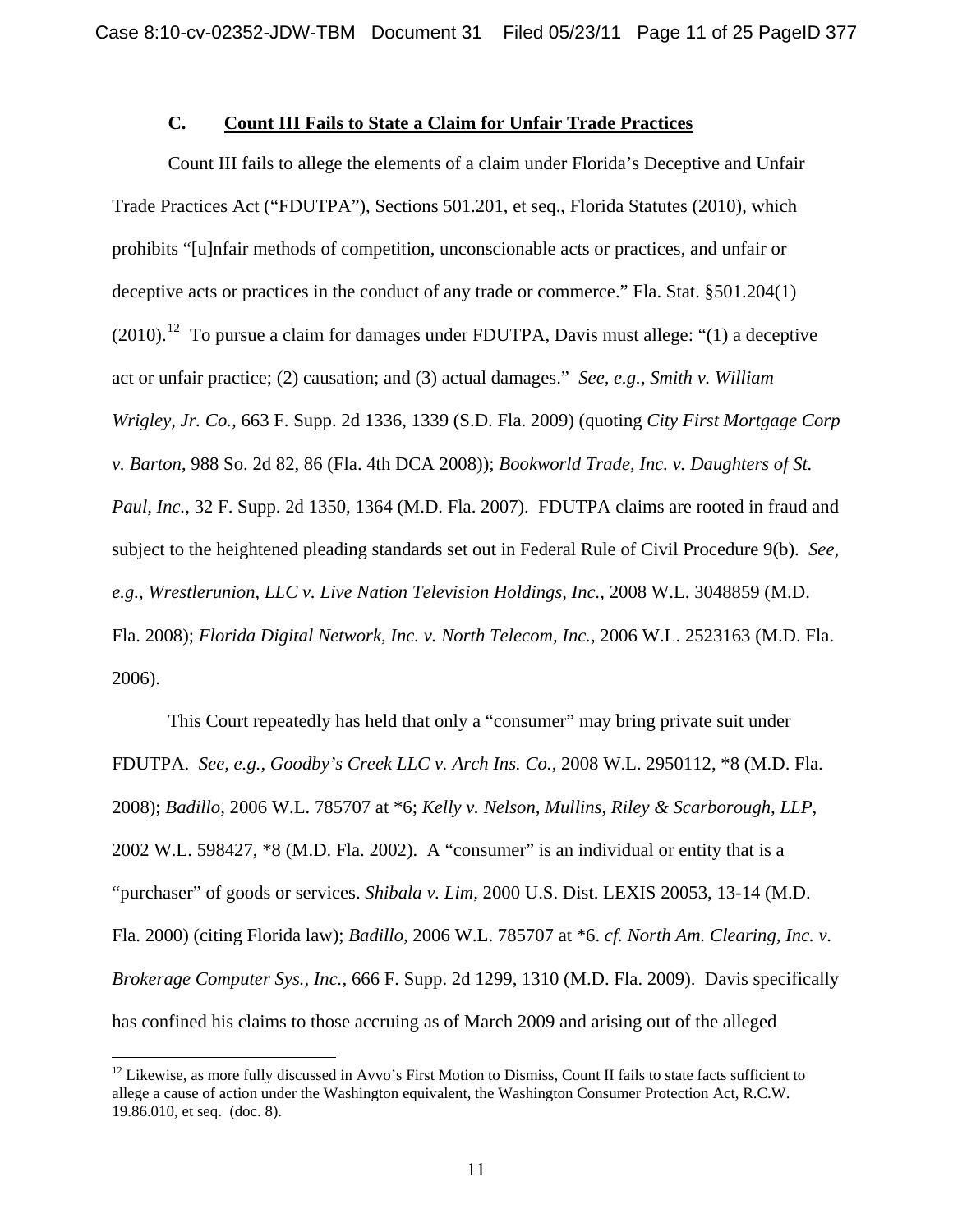publication of an incorrect address, practice area and unauthorized photograph, which publication occurred without Davis' knowledge and did not arise out of the purchase by Davis of any goods or services from Avvo. Davis is not a "consumer" for purposes of, and therefore lacks standing to assert a FDUTPA claim arising out of, this publication.

Davis also has failed to allege actual damages or causation, both of which are required elements of a FDUTPA claim. Although Count III includes a conclusory reference to damages, elsewhere Davis specifically asserts that he received additional potential client calls because of the Avvo.com profile and nowhere does he allude to any lost business or other damages. FDUTPA does not permit Davis to recover nominal damages, speculative losses, or compensation for subjective feelings of disappointment. *See, e.g., City First Mortgage Corp v. Barton,* 988 So. 2d 82, 86 (Fla. 4th DCA 2008). Thus, any "panic" allegedly experienced by Davis by the alleged inaccuracies (doc. 26,  $\sqrt{26}$ ) is not compensable in a FDUTPA claim. In short, Count III should be dismissed because Davis is a "consumer" for purposes of this case and he has failed to allege any damages caused by any alleged misconduct by Avvo.<sup>[13](#page-10-0)</sup>

# **IV. This Court Can Consider Extrinsic Evidence in Ruling on the Subject Matter Challenge**

Not only are Counts I and III inadequate on their face, but they are subject to dismissal for lack of subject matter jurisdiction under the single action rule and by noncompliance by Davis with certain jurisdictional conditions precedent. A federal court is powerless to hear a matter where subject matter jurisdiction is lacking. *Bochese v. Town of Ponce Inlet*, 405 F.3d

<span id="page-11-0"></span><sup>&</sup>lt;sup>13</sup> Pursuant to Section 501.2105(1), Florida Statutes (2010), Avvo reserves the right to seek an award of costs and reasonable attorney's fees incurred in defending against this case. *See, e.g., Mandel v. Decorator's Mart, Inc.,* 965 So. 2d 311 (Fla. 4th DCA 2007); *Smith v. Bilgin,* 534 So. 2d 852 (Fla. 1st DCA 1988) (prevailing defendant was entitled to award of attorney's fees for defending the entire case where all counts rose out of the same transaction, absent proof that a portion of the fees were totally unrelated to the action).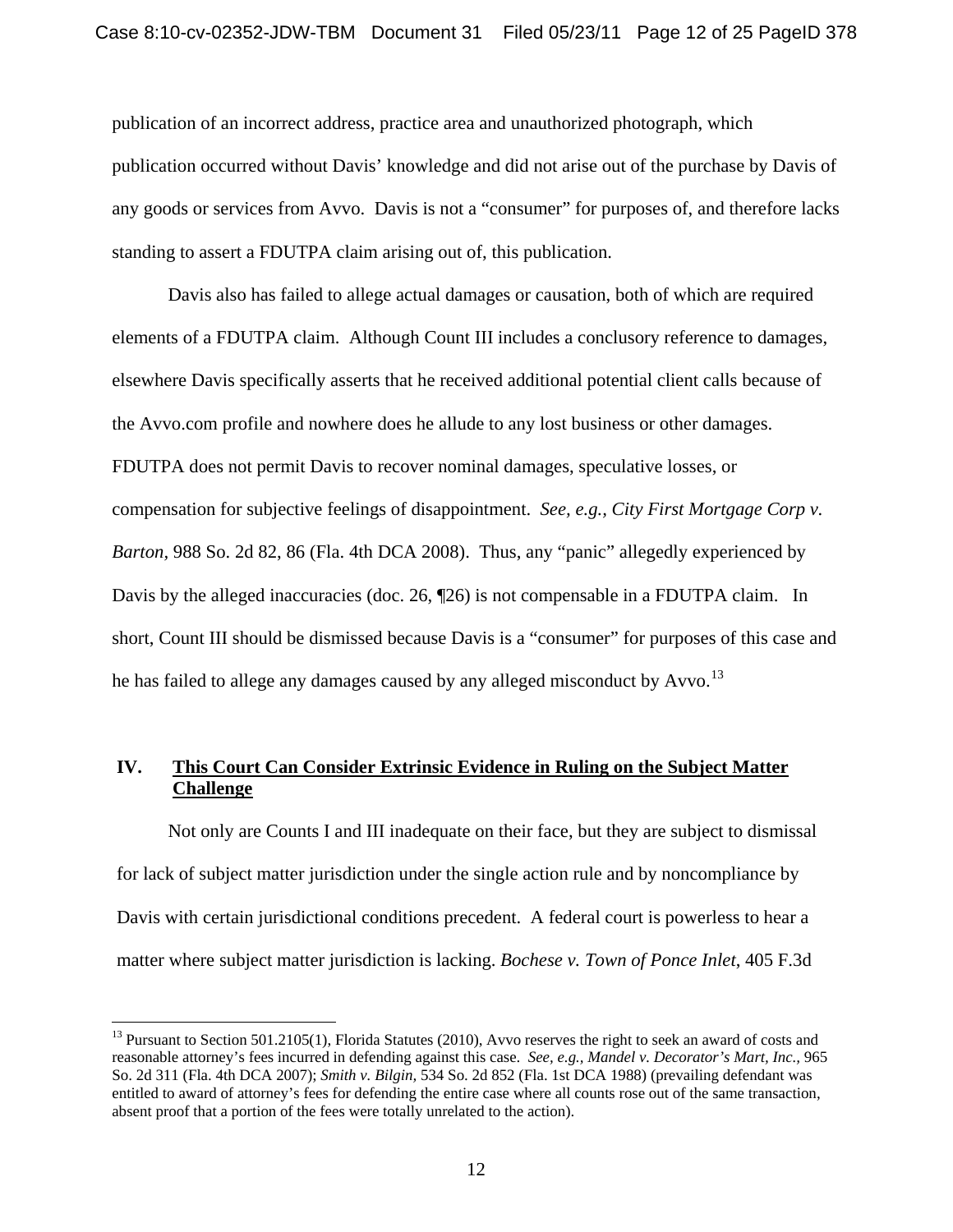964, 974-75 ( $11<sup>th</sup>$  Cir. 2005). Therefore, the Court is under a mandatory duty to dismiss a suit over which it has no jurisdiction. *See, e.g., First Union Nat'l Bank v. North Beach Professional Office Complex, Inc.,* 831 F. Supp. 399, 401 (M.D. Fla. 1993).Davis has the burden of demonstrating that this Court has subject matter jurisdiction. *See, e.g., Huang v. Napolitano*, 2011 W.L. 772755, \*1 (S.D. Fla. 2011). A motion to dismiss challenging subject matter jurisdiction is properly asserted pursuant to Rule 12(b)(1). *See, e.g., Stalley v. Orlando Real Healthcare Sys., Inc., 524 F.3d 1229, 1232 (11<sup>th</sup> Cir. 2008); <i>Wilbesan Charter School, Inc. v. School Bd.,* 447 F. Supp. 1292, 1300 (M.D. Fla. 2006).

Pursuant to Federal Rule of Civil Procedure 12(b)(1), subject matter jurisdiction may be attacked facially or factually. *Morrison v. Amway Corp.*, 323 F.3d 920, 924 n. 5 (11<sup>th</sup> Cir. 2003): *Miller v. Support Collection Unit Westchester County*, 2010 W.L. 767043, \*11 (M.D. Fla. 2010); *Keller v. Florida Dep't of Health*, 682 F. Supp. 2d 1302, 1308 (M.D. Fla. 2010); *Tampa Bay Americans with Disabilities Ass'n, Inc. v. Nancy Markoe Crafts Gallery, Inc.,* 2007 WL 2066361, \*1 (M.D. Fla. 2007); *Wilbesan Charter School, Inc.,* 447 F. Supp. at 1300 n. 8. In a facial challenge, a court assumes the allegations in the complaint are true and determines whether the complaint sufficiently alleges a basis for subject matter jurisdiction. *See, e.g., Lawrence v. Dunbar*, 919 F.2d 1525, 1529 (11<sup>th</sup> Cir. 1999); *Keller*, 682 F. Supp. 2d at 1308.

By contrast, a factual attack challenges the existence of subject matter jurisdiction in fact, irrespective of the pleadings. *See Garcia v. Copenhaver, Bell & Assocs*., 104 F.3d 1256, 1261  $(11<sup>th</sup> Cir. 1997)$ . Therefore, "matters outside the pleadings, such as testimony and affidavits, are considered." *Lawrence,* 919 F.2d at 1529*. See also Sinaltrainal v. Coca-Cola Co.,* 578 F.3d 1252, 1260 (11th Cir. 2009); *Keller,* 682 F. Supp. 2d at 1308. A factual Rule 12(b)(1) motion allows the trial court "to weigh the evidence and satisfy itself as to the existence of its power to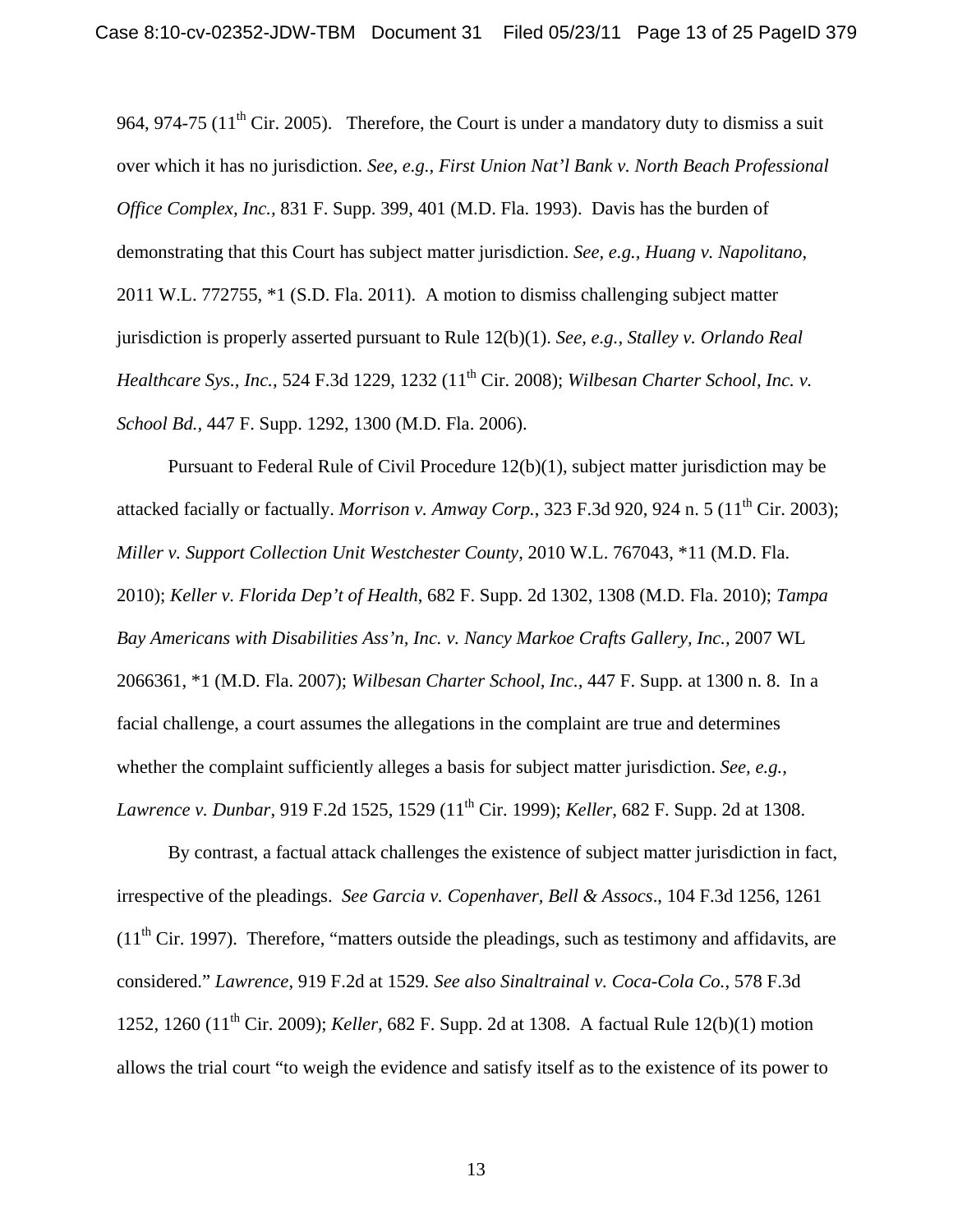hear the case'." *Lawrence,* 919 F.2d at 1529 (quoting *Williamson v. Tucker*, 645 F.2d 404, 412 (5th Cir.), *cert. denied*, 454 U.S. 897 (1981))*.* "In short, no presumptive truthfulness attaches to plaintiff's allegations, and the existence of disputed material facts will not preclude the trial court from evaluating for itself the merits of jurisdictional claims." *Id. Accord Dairyland Ins. Co. v. Chadwick,* 2008 W.L. 912428, \*2 (M.D. Fla. 2008).

Avvo asserts a *factual* challenge to this Court's subject matter jurisdiction based on Davis' failure to properly comply with the statutory presuit notice requirement, as demonstrated by extrinsic evidence – i.e., the December 17, 2010 declaration of Joshua King, Avvo's General Counsel (doc. 17). *See Tampa Bay Americans with Disabilities Ass'n, Inc.,* 2007 WL 2066361 at \*1; *Anderson v. United States*, 245 F. Supp. 2d 1217, 1221 (M.D. Fla. 2002) (dismissing pursuant to Rule 12(b)(1) because of non-compliance with statutory timing requirements). This Court has the power to make findings of fact and weigh the evidence because this challenge does not implicate any element of Davis' causes of action. *See, e.g., In re Waterfront License Corp.,* 231 F.R.D. 693, 697 (S.D. Fla. 2005).

#### **A. The "Single Action" Rule Applies to Counts I and III**

Davis originally asserted that the allegedly incorrect business address and practice area listing were defamatory. (doc. 2, ¶¶ 6, 7, 25, 61-63). However, Davis failed to allege proper compliance with Florida's presuit notice requirements prior to the expiration of the relevant statute of limitations, which is fatal to his original defamation claim, as more fully discussed below. Moreover, he failed to allege a prima facie claim for defamation because he did not identify any published statements of fact that were capable of defamatory meaning and resulted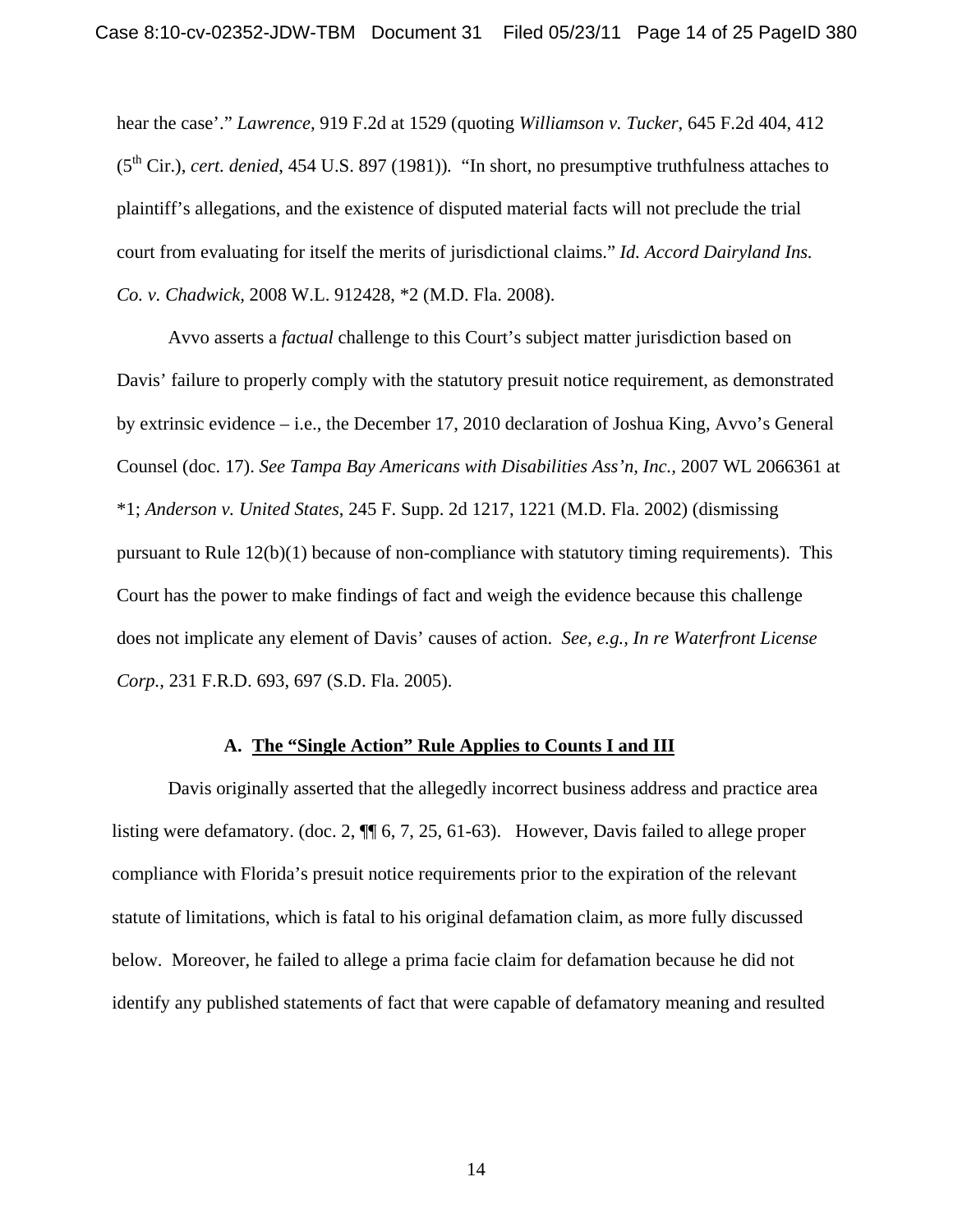in damages.<sup>[14](#page-11-0)</sup> To the contrary, Davis consistently has complained that, as a result of his Avvo.com profile and its alleged errors, he actually received additional potential client calls within practice areas that he insists he was competent to handle. (doc. 26,  $\P$ 21, 24).

Davis cannot "plead around" the defenses that applied to the original defamation claim simply by recasting his claims as false advertising or unfair trade practices. In Florida, a single publication gives rise to a single cause of action. *See, e.g., Orlando Sports Stadium, Inc. v. Sentinel Star Co.,* 316 So. 2d 607, 609 (Fla. 4th DCA 1975); Fla. Stat. §770.05 (2010). The "single action rule" recognizes that the constitutional and other protections of speech are not peculiar to defamation actions but apply to all claims whose gravamen is the alleged injurious falsehood of a statement. *See, e.g., Hustler Magazine v. Falwell,* 485 U.S. 46, 54-57 (1988). If the defamation claim fails, other claims based on the same publication must fail as well. *Fridovich v. Fridovich*, 598 So. 2d 65, 70 (Fla. 1992). The purpose of this rule is to prevent a plaintiff from using alternative tort claims to evade the available privileges, protections, and defenses that apply to defamation cases, and thereby erode free speech safeguards simply by looking to a substitute cause of action. *Id.* at 69-70; *Gannett Co. v. Anderson*, 947 So. 2d 1, 2 (Fla. 1st DCA 2006), *aff'd on other grounds*, 994 So. 2d 1048 (Fla. 2008); *Orlando Sports Stadium, Inc.,* 316 So. 2d at 609. Thus, a defamation claim cannot simply be recast under different legal theories without the existence of different or independent conduct by defendant that forms the basis of that new claim. *See, e.g., Boyles v. Mid-Florida Tel. Corp.,* 431 So. 2d 627 (Fla. 5th DCA 1983); *Trujillo v. Banco Central Del Ecuador,* 17 F. Supp. 2d 1340 (S.D. Fla. 1998).

<span id="page-14-0"></span><sup>&</sup>lt;sup>14</sup> Davis has failed to allege the necessary elements of a defamation claim under Washington law as well, as set forth more fully in Avvo's First Motion to Dismiss. (doc. 8).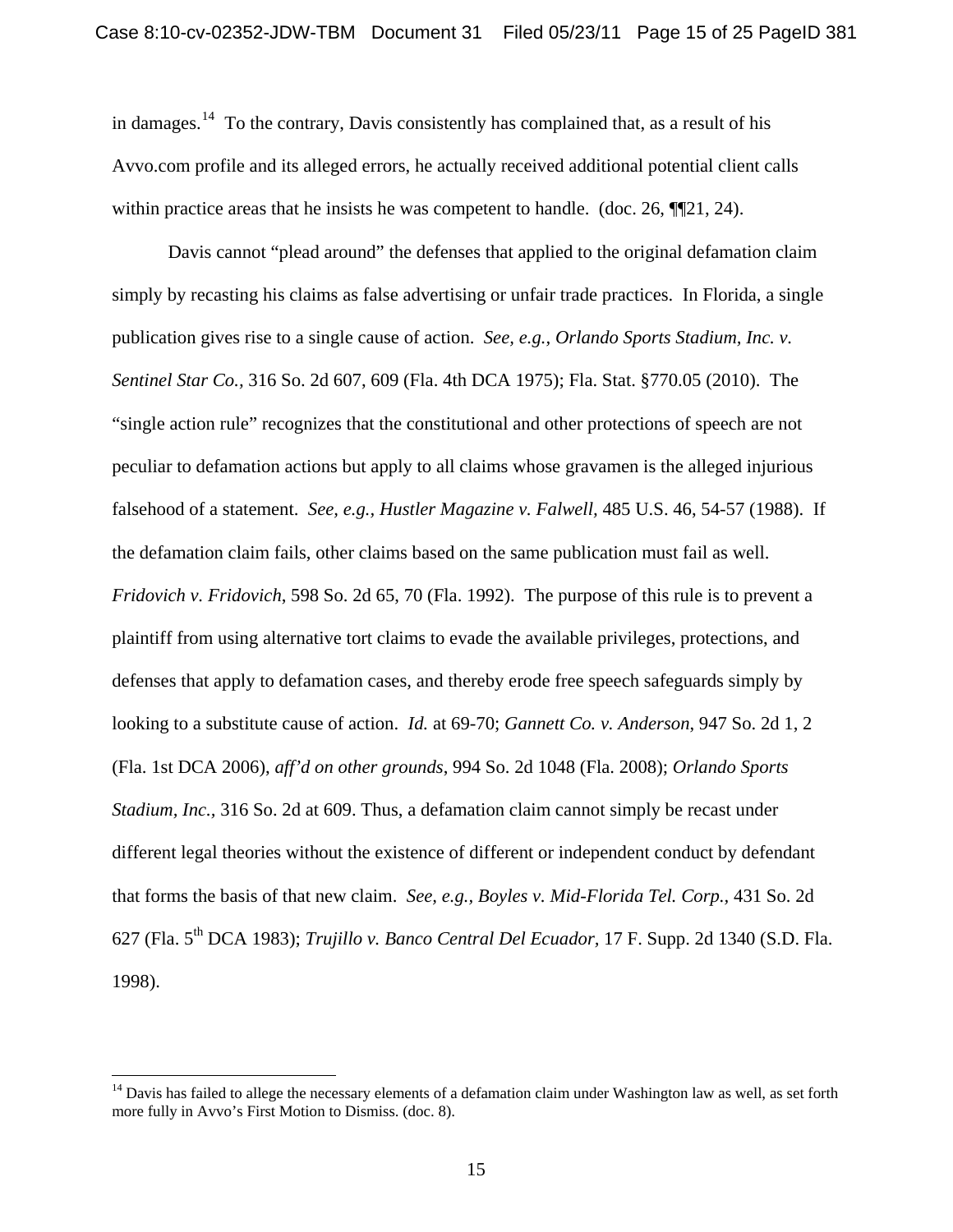In *Orlando Sports Stadium*, plaintiff filed a complaint for claims of defamation and tortious interference arising out of certain newspaper articles. 316 So. 2d at 608. Noting that both claims were based on the same articles and that the "thrust" of the complaint was that the articles had injured the plaintiff, the court held that the extraneous claims were "nothing more than separate elements of damage flowing from the alleged wrongful publications." *Id.* at 609. Therefore, plaintiff's failure to comply with Florida's presuit notice requirement for defamation claims, Section 770.01, Florida Statutes, equally barred his tortious interference claim. "A contrary result might very well enable plaintiffs in libel to circumvent the [Section 770.01] notice requirements . . . by the simple expedient of redescribing the libel action to fit a different category of intentional wrong." *Id.* (quotations omitted).

Courts in Florida and elsewhere repeatedly have applied the single action rule to bar a variety of claims premised upon allegedly injurious falsehoods. *See, e.g., Callaway Land & Cattle Co., Inc. v. Banyon Lakes C. Corp.*, 831 So. 2d 204, 208-09 (Fla. 4th DCA 2002) (tortious interference and abuse of process); *Seminole Tribe v. Times Publ'g Co.*, 780 So. 2d 310, 318 (Fla. 4th DCA 2001) (interference and negligent supervision); *Ovadia v. Bloom*, 756 So. 2d 137, 138, 140-41 (Fla. 3d DCA 2000) (false light invasion of privacy, interference with advantageous business relationship, and conspiracy); *Presidio Enter., Inc. v. Warner Bros. Distrib. Corp*., 784 F.2d 674 (5th Cir. 1986) (unfair trade practices). The single action rule has applied even when no claim for defamation has been filed. *See, e.g., Gilliard v. New York Times Co.*, No. GC-01- 59, 2001 WL 1147256 (Fla. Cir. Ct. May 22, 2001), *aff'd*, 826 So. 2d 296 (Fla. 2d DCA 2002). It is the essence of the wrongful conduct alleged, and not its name, that determines whether the single action rule applies. *Orlando Sports Stadium*, 316 So. 2d at 609. If the claim is premised upon allegedly false and defamatory speech, it is treated as a defamation claim. *Id; see also*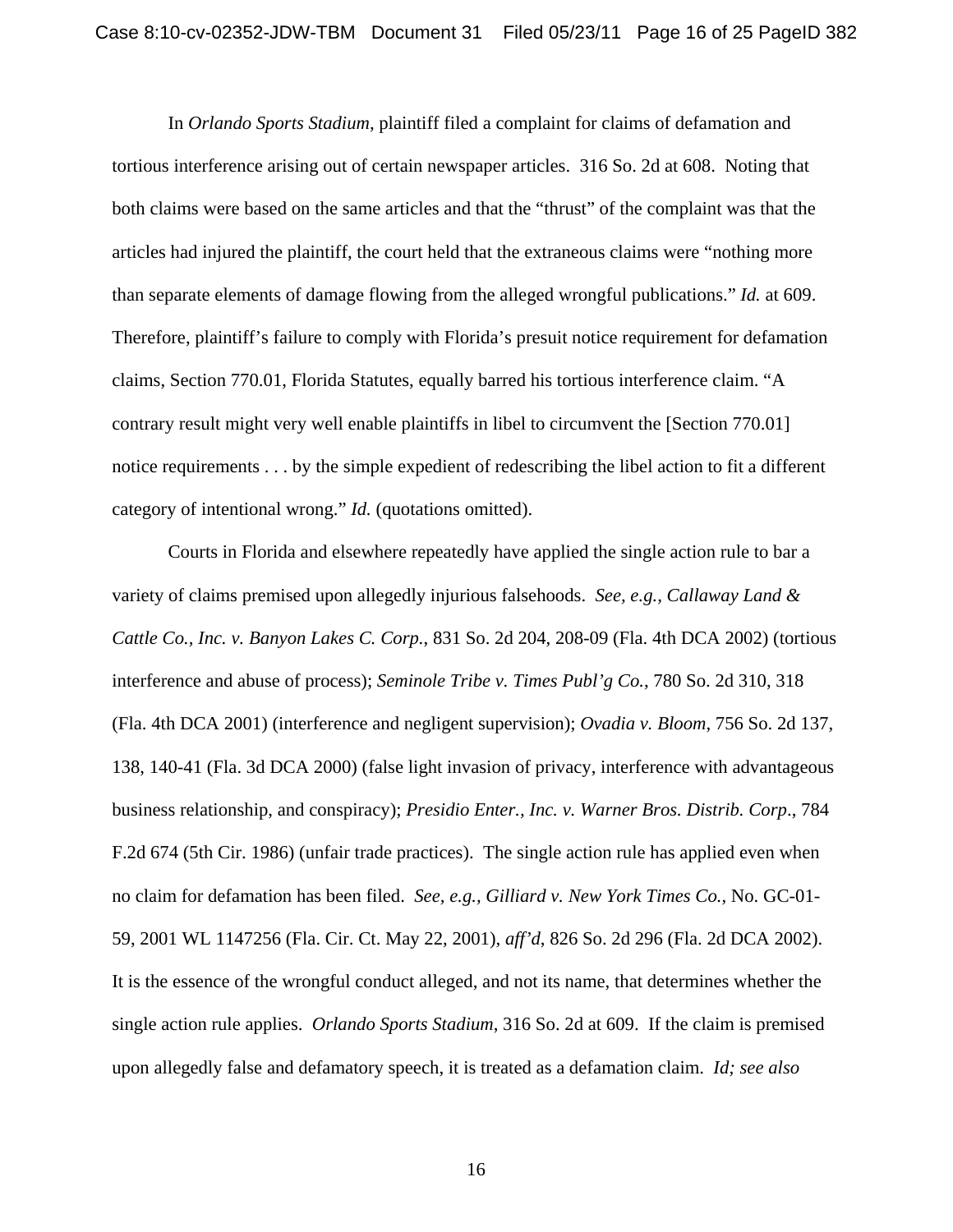*Gannett Co.*, 947 So. 2d at 2 (rejecting false light claim that "was not distinguishable in any material respect from a libel claim").

In Count I, Davis alleges that Avvo engaged in false advertising by publishing inaccurate information about his practice area, address and photograph. (doc. 26, ¶¶ 43-45). In Count III, Davis alleges that Avvo violated FDUTPA based on the same allegedly inaccurate publication. (doc. 26, ¶¶ 46-48). Davis' claim for defamation was based on precisely the same alleged publication. (doc. 2, ¶¶ 7, 10, 11, 14, 25, 26, 54, 59, 62, 65). Regardless of the newest labels assigned to these theories, i.e., "false advertising" and "unfair trade practices," their "gravamen" remains the "alleged injurious falsehood of a statement." Because the factual basis for his newest theories is the same alleged publication on which his earlier defamation claim was based, the most recent theories are subject to the same defenses as the defamation claim. *See, e.g., Trujillo*, 17 F. Supp. 2d at 1339-40.

In other words, Counts I and III are subject to the same conditions, elements, privileges, and defenses applicable to the earlier defamation claim, which was based on the same alleged inaccurate publication. *See Seminole Tribe*, 780 So. 2d at 318. As illustrated below, Davis' defamation claim was barred by his failure to properly comply with jurisdictional conditions precedent, thereby divesting this Court of subject matter jurisdiction over such claim. Under the single action rule, the FDUTPA and false advertising claims, as mere restatements of the failed defamation claim, are equally barred.

#### **B. Failure to Comply with Section 770.01 Precludes this Court from Asserting Subject Matter Jurisdiction over Counts I and III**

Florida law mandates certain presuit notice requirements in defamation actions arising out of publications in any "newspaper, periodical, or other medium..." Fla. Stat. § 770.01 (2010).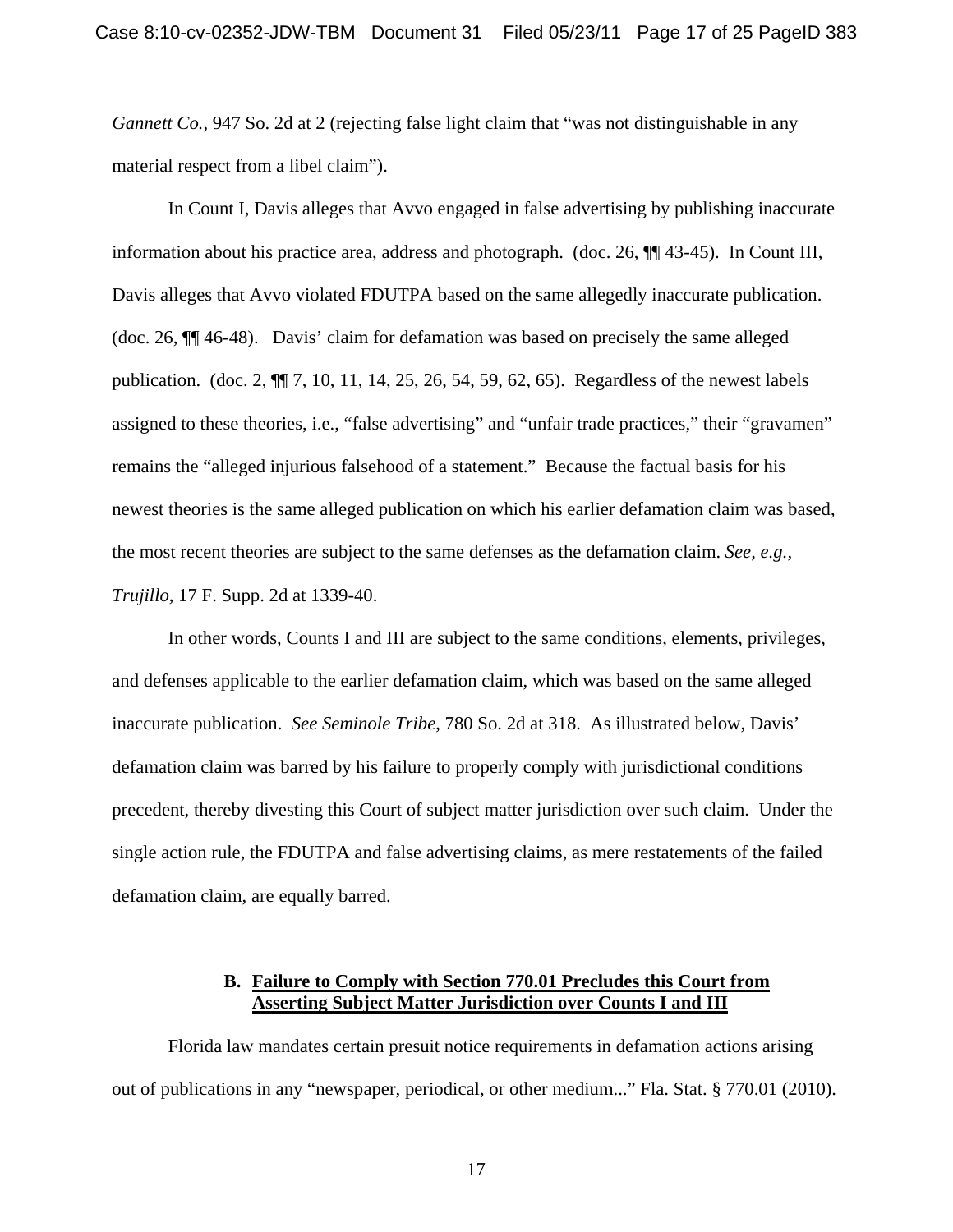This section protects defendants who are engaged in the dissemination of news or other information through the media. *See, e.g., Mancini v. Personalized Air Conditioning & Heating, Inc.*, 702 So. 2d 1376, 1380 (Fla. 4th DCA 1997) (prosecutor who wrote allegedly defamatory newspaper column entitled to presuit notice). The Internet is considered an "other medium"; therefore, defamation claims premised upon the dissemination of information through website publications require presuit notice.[15](#page-14-0) *See, e.g., Holt v. Tampa Bay Television Inc.*, 34 Med. L. Rptr. 1540, 1542 (Fla. Cir. Ct. Mar. 17, 2005) (the Internet is an "other medium" and defamation actions related to stories published online must comply with presuit notice requirements), *aff'd,* 976 So. 2d 1106 (Fla. 2d DCA 2007) (per curiam); *Canonico v. Callaway*, 35 Media L. Rep. 1549, 1552 (Fla. Cir. Ct. Feb. 22, 2007) (same), *aff'd, question certified on other grounds*, 26 So. 3d 53 (Fla. 2d DCA), *rev. denied,* 36 So. 3d 83 (Fla. 2010). Recently, the Southern District of Florida agreed that the term "other medium" includes the Internet and websites. *Alvi Armani Medical, Inc. v. Hennessey*, 629 F. Supp. 2d 1302, 1307 (Fla. S.D. 2008) (citing *Canonico* and *Holt* with approval). *See also Zelinka v. Americare Healthscan, Inc.*, 763 So. 2d 1173, 1175 (Fla.  $4<sup>th</sup> DCA 2000$ ) (dictum) (noting "[i]t may well be that someone who maintains a web site and regularly publishes internet 'magazines' on that site might be considered a 'media defendant' who would be entitled to [presuit] notice" under section 770.01). The *Alvi Armani Medical* court agreed that there is no *"*legitimate justification for interpreting this phrase [an other medium] to exclude the internet, which 'has become a recognized medium for communication to the masses'." *Alvi Armani Medical, Inc.,* 629 F. Supp. 2d at 1308 (quoting *Holt,* 34 Med. L. Rptr. at 1542).

<u>.</u>

<span id="page-17-0"></span><sup>&</sup>lt;sup>15</sup> Although Section 770.01 was originally passed in 1933 to protect newspapers and other print periodicals, the Florida Supreme Court has held that Chapter 770 is applicable to all civil litigants, both public and private, in defamation actions. *Wagner, Nugent, Johnson, Roth, Romano, Erikson & Kupfer, P.A. v. Flanagan*, 629 So. 2d 113, 115 (Fla. 1993).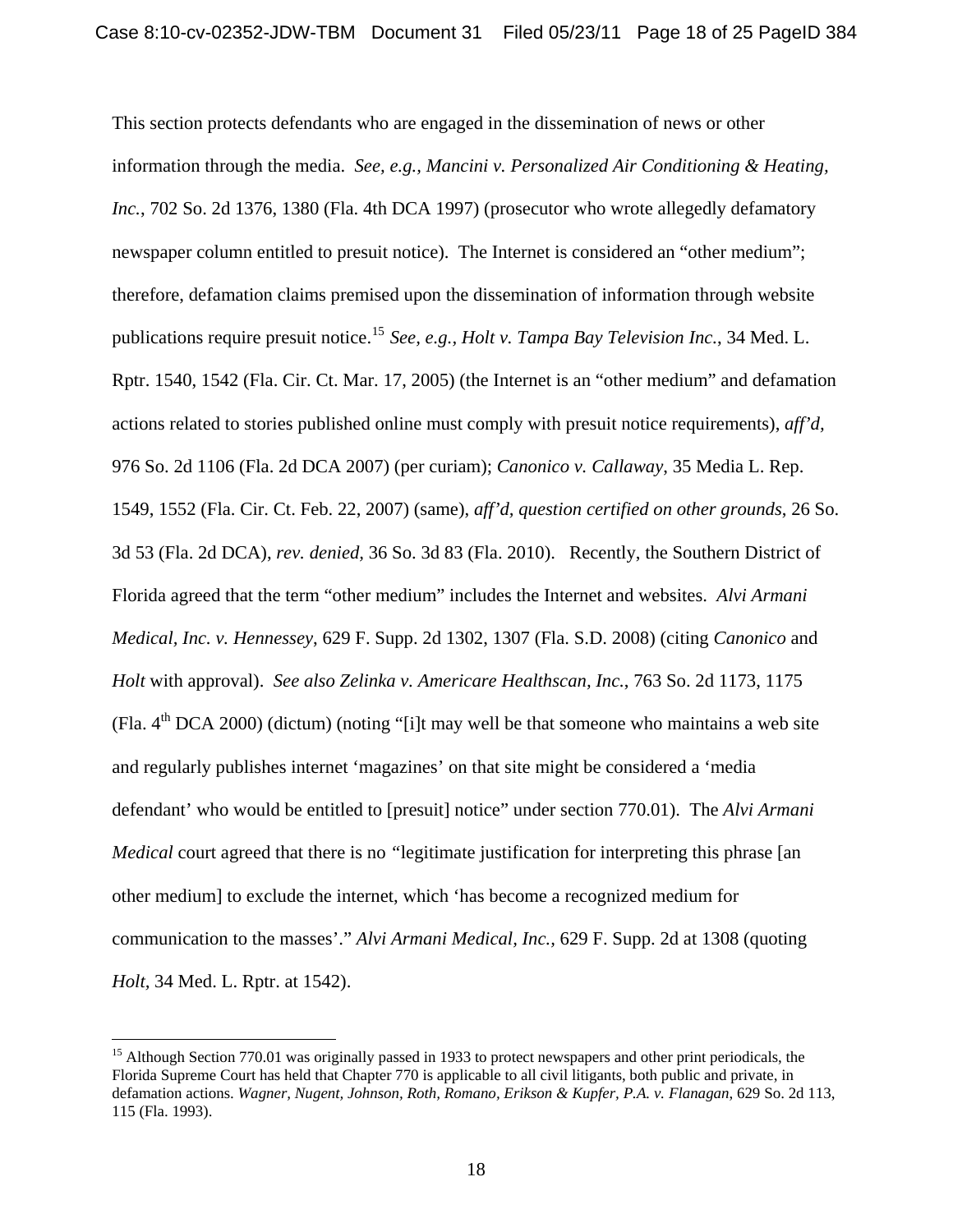Avvo is the publisher of a website dedicated to providing information to the public about attorneys and legal services. "Avvo's goal is to provide consumers with more guidance in solving their legal problems than they've ever had before." (doc. 9, tab 13). Most of the web pages prominently displayed the following call to action: "Find a Lawyer. Research Legal Issues. Ask a lawyer. Review a Lawyer." (doc. 9, tabs 1-15). "Lawyer profile information may come from various sources, including state bar associations, court records, and lawyer Web sites, as well as information that lawyers supply to Avvo. Avvo brings all this data together in one convenient, easy-to-use Web site, so you don't have to spend hours trying to find it all yourself." (doc. 9, tab 20).

Section 770.01's purpose is to protect the public's interest in the free dissemination of news and information. *Ross v. Gore*, 48 So. 2d 412, 415 (Fla. 1950). Because Avvo is engaged in the dissemination of news or information through the media (*i.e.*, the Internet), it is entitled to statutory presuit notice. *Accord Alvi Armani Medical, Inc.*, 629 F. Supp. 2d at 1307-08 (Section 770.01 applies to website that provides information to the public about the hair restoration and transplant industry). Section 770.01 required Davis to provide notice in writing to Avvo at least five (5) days prior to filing suit. *See* Fla. Stat. §770.01 (2010). Such notice was required to identify with particularity each of the allegedly false and defamatory statements so that Avvo had a full opportunity to analyze the claims and make corrections if appropriate. *See, e.g., Nelson v. Associated Press, Inc.*, 667 F. Supp. 1468, 1474 (S.D. Fla. 1987); *Hulander v. Sunbeam Tel. Corp.,* 364 So. 2d 845, 847 (Fla. 3d DCA 1978); *Gannett Fla. Corp. v. Montesano,* 308 So. 2d 599, 599-600 (Fla. 1st DCA 1975). Failure to comply with Section 770.01, which is a *jurisdictional* condition precedent to filing suit, requires immediate dismissal of a defamation claim (or any claim premised upon false and defamatory speech) for lack of subject matter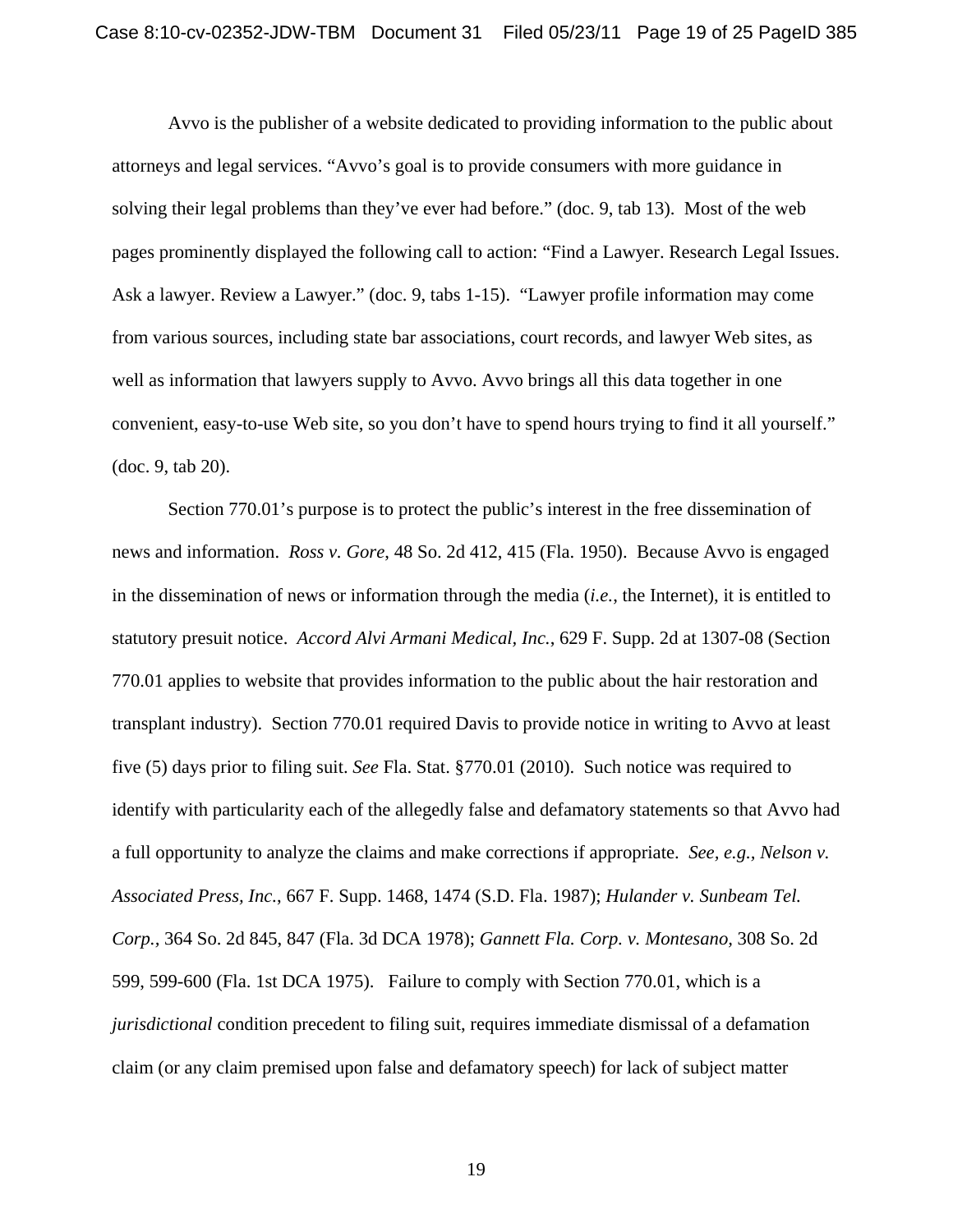jurisdiction (and for failure to state a claim). *See, e.g., Ross,* 48 So. 2d at 415; *Bayliss v. Cox Radio, Inc.*, 2010 W.L. 4023459, \*3 (M.D. Fla. 2010); *Canonico*, 26 So. 3d at 53; *Mancini*, 702 So. 2d at 1380; *Nelson*, 667 F. Supp. at 1474; *Davies v. Bossert*, 449 So. 2d 418, 419 (Fla. 3d DCA 1984).

On August 21, 2010, Davis sent Avvo an email demanding to be "delisted" from Avvo.com, at which time he stated that Avvo.com had misstated his business address and practice area. Assuming solely for the purposes of this motion that this email satisfied the requirement of a "writing" under Section 770.01, Davis could not file a complaint for defamation against Avvo any earlier than August 27, 2010. *See Canonico,* 26 So. 3d at 54-55. Instead, Davis filed his complaint one day too early, on August 26.

As noted above, Davis' non-compliance with Section 770.01 meant that the Court did not have subject matter jurisdiction over the complaint. *See, e.g., Ross*, 48 So. 2d at 416. Critically, Davis cannot "cure the defect of non-existence of [his] cause of action when suit was begun" by providing notice after he filed his lawsuit. *Orlando Sports Stadium*, 316 So. 2d at 610. As a result, this Court has never had subject matter jurisdiction over Davis' defamation complaint. To comply with the jurisdictional prerequisites, Davis had to file a wholly *new* defamation lawsuit on or after August 27, 2010. Davis did not so, which precludes this Court's exercise of subject matter jurisdiction over that claim. Under the single action rule, this deficiency is equally fatal to Davis' claims for false advertising and unfair trade practices, which were premised on the same precise publication and therefore subject to the same defenses. *See, e.g., Orlando Sports Stadium, Inc.*, 316 So. 2d at 607 (malicious interference and conspiracy claims barred by noncompliance with Section 770.01). Because this jurisdictional defect was not cured prior to the expiration of the two-year statute of limitations, both the defamation claim, and the subsequently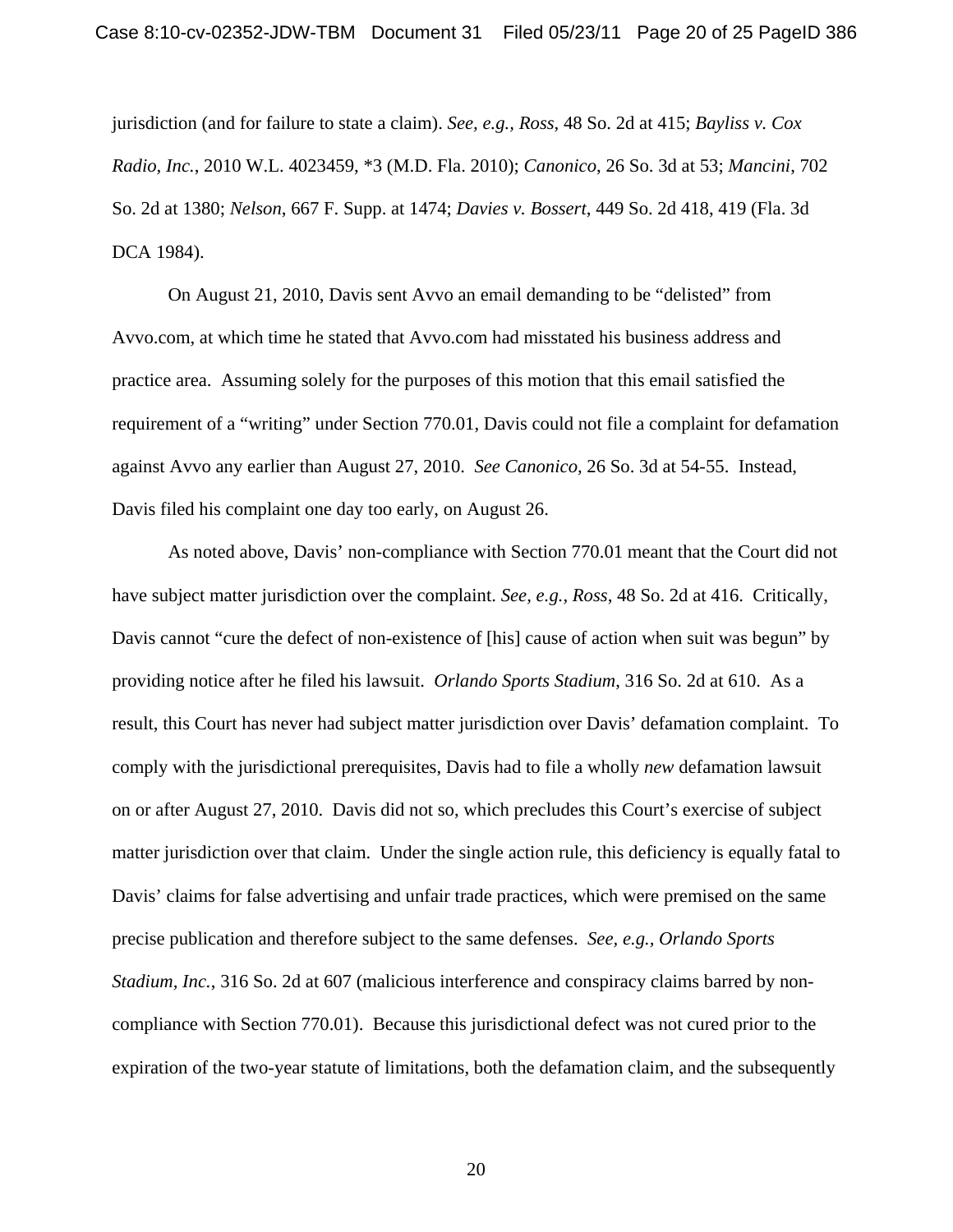restated claims asserting "false advertising" and "FDUTPA" violations are equally and permanently barred.

#### **C. Counts I and III Are Barred by the Statute of Limitations**

In Florida, defamation claims are subject to a two-year statute of limitations. *See* Fla. Stat. §  $95.11(4)(g)$  (2007)<sup>[16](#page-17-0)</sup>; *Miller v. Support Collection Unit Westchester County,* 2010 W.L. 767043, \*6 n. 3 (M.D. Fla. 2010). Under the "single publication rule," "any one edition of a book or newspaper, or any one radio or television broadcast, exhibition or a motion picture or similar aggregate communication is a single publication." RESTATEMENT (SECOND) OF TORTS § 557A (1977). *See also* Fla. Stat. §770.07 (2010).[17](#page-20-0) The single publication rule also applies to Internet publications. *See, e.g., Mudd v. United States Army*, 2007 W.L. 2028832, \*4 (M.D. Fla. 2007); *Holt,* 34 Med. L. Rptr. At 1542.

Davis claims that the allegedly false statements were published on Avvo's website no later than March 2009. The statute of limitations for any defamation claim arising out of such statements expired in March 2011. Because Davis failed to cure the jurisdictional defects by dismissing his defamation claim and filing a new defamation complaint on or after August 27, 2011 and prior to March 31, 2011 in accordance with Section 770.01, the defamation claim is time-barred. Under the single action rule, the same defense bar Counts I and III. *See, e.g., Callaway Land & Cattle Co.,* 831 So. 2d at 208; *Daytona Beach News-Journal Corp. v. FirstAmerica Dev. Corp.*, 181 So. 2d 565, 568 n. 1 (Fla. 3<sup>rd</sup> DCA 1966). In short, Davis' failure to properly satisfy a jurisdictional condition precedent to suit prior to the expiration of the statute

<sup>16</sup> Likewise, defamation claims in Washington must be filed within two (2) years. *See* Wash. Rev. Code §4.16.100(1).

<span id="page-20-0"></span><sup>17</sup> Washington also has adopted the single publication rule. *See, e.g., Herron v. King Broadcasting Co.,* 746 P.2d 295, 300 (Wash. 1987).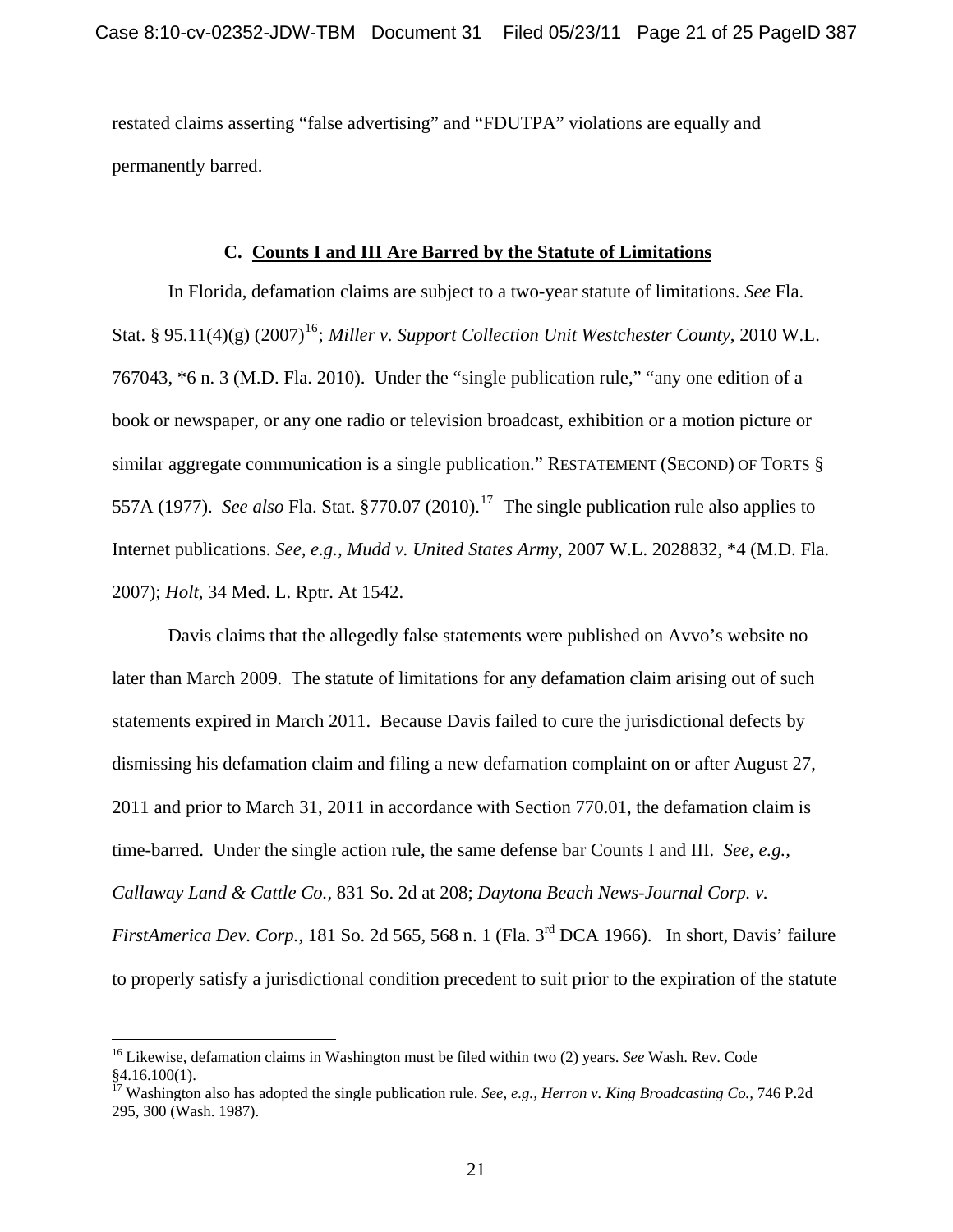of limitations also requires dismissal of Counts I and III for lack of subject matter jurisdiction and with prejudice. *See, e.g., City of Coconut Creek v. City of Deerfield Beach*, 840 So. 2d 389, 390 (Fla. 4<sup>th</sup> DCA 2003).

# **V. The Failure of Davis' Defamation Claim to State a Cause of Action Is Fatal to Counts I and III Under Rule 12(b)(6)**

Even if the Court had subject matter jurisdiction over Davis' original defamation claim, the original Complaint also failed to state a claim upon which relief may be granted and this failure is equally fatal to Counts I and III under the single action rule under Federal Rule of Civil Procedure 12(b)(6). To state a cause of action, a defamation plaintiff must allege: (1) the defendant published a false statement; (2) about the plaintiff; (3) to a third party; (4) negligently and (5) its falsity caused injury to the plaintiff. *See Wagner, Nugent, Johnson, Roth, Romano, Erikson & Kupfer, P.A. v. Flanagan,* 629 So. 2d 113, 115 (Fla. 1993) (Shaw, J., dissenting); *Miller v. Support Collection Unit Westchester County*, 2010 W.L. 767043, \*6 (M.D. Fla. 2010) (citation omitted); *Thomas v. Jacksonville Television, Inc.*, 699 So. 2d 800, 803-04 (Fla. 1st DCA 1997). *Accord Anthony Distribs., Inc. v. Miller Brewing Co.,* 951 F. Supp. 1567, 1577 (M.D. Fla. 1996).

A "false and defamatory statement" is "the '*sine qua non* for recovery in a defamation action'." *Johnson v. Clark,* 484 F. Supp. 2d 1242, 1246 (M.D. Fla. 2007) (quoting *Byrd v. Hustler Magazine, Inc.,* 433 So. 2d 593, 595 (Fla. 4th DCA 1983)). *Accord Fortson v. Colangelo*, 434 F. Supp. 2d 1369, 1378 (S.D. Fla. 2006). The court has a "prominent function" in determining whether a statement is defamatory, and if a statement is not capable of a defamatory meaning, it should not be submitted to a jury. *See, e.g., Smith v. Cuban Am. Nat'l Football Fdtn.,* 731 So. 2d 702, 703 (Fla. 3d DCA 1999) (per curiam); *Valentine v. CBS, Inc*., 698 F.2d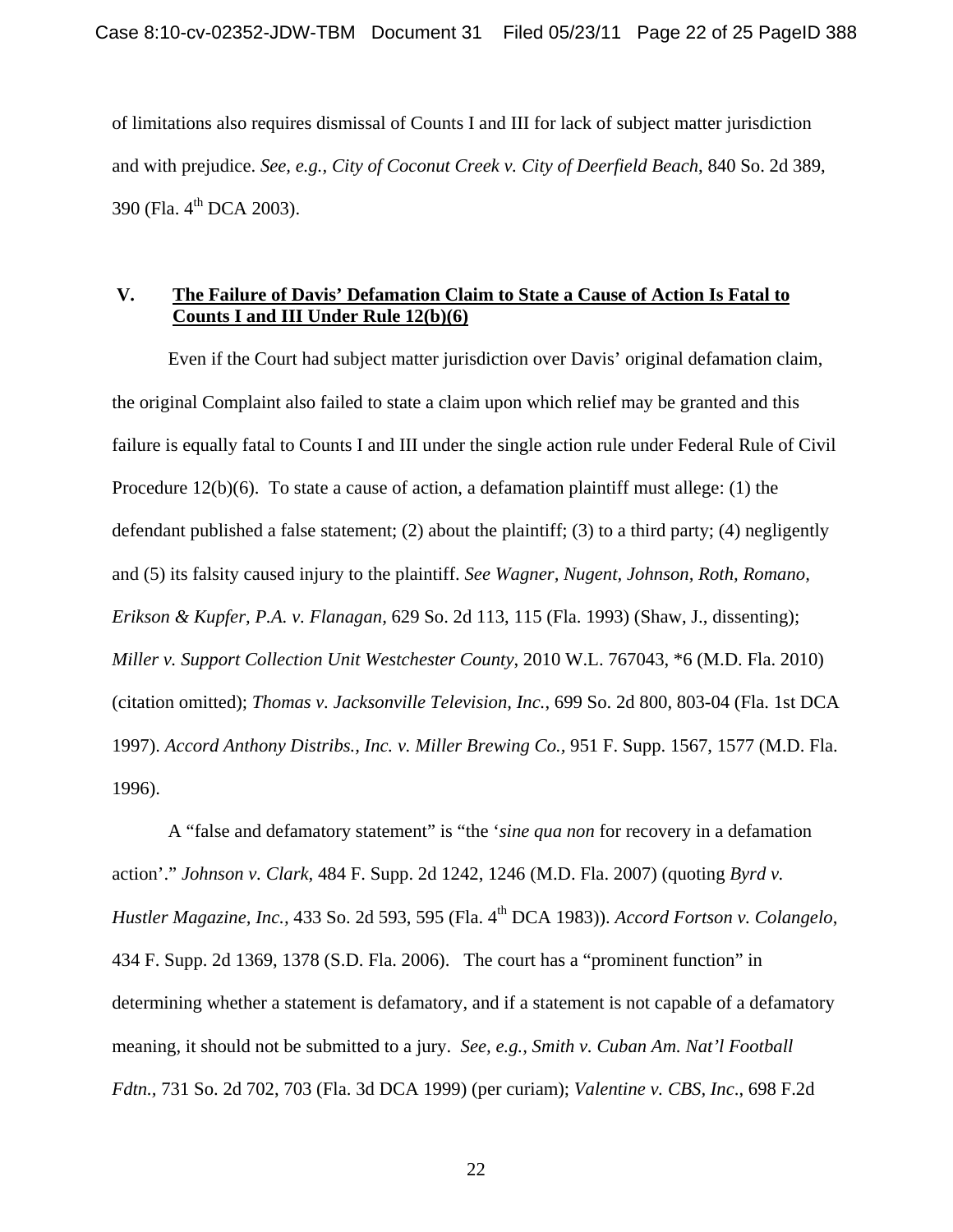430, 432 (11th Cir. 1983); *Johnson*, 484 F. Supp. 2d at 1246; *Fortson*, 434 F. Supp. 2d at 1378; *Hay v. Independent Newspapers, Inc.,* 450 So. 2d 293, 295 (Fla. 2d DCA 1984). This standard does not require this Court to accept an interpretation which is tortured and extreme. *Valentine*, 698 F.2d at 432. "Nor does the law require perfect accuracy-the law requires only that the publication be substantially true." *Nelson*, 667 F. Supp. at 1478.

Not every incorrect or erroneous statement is actionable. A statement is "defamatory" if it "tends to subject one to hatred, distrust, ridicule, contempt or disgrace." *Keller v. Miami Herald Publ'g Co., 778 F.2d 711, 712* (11<sup>th</sup> Cir. 1985), *reh'g denied*, 783 F.2d 205 (11<sup>th</sup> Cir. 1986). *Accord Anthony Distribs., Inc.,* 951 F. Supp. at 1578. For example, statements that impute to another characteristics or conditions incompatible with the proper exercise of one's business, trade, profession or office are defamatory. *See, e.g., Davenport v. Dimitrijevic,* 857 So. 2d 957 (Fla. 4<sup>th</sup> DCA 2003); *Randolph v. Beer*, 695 So. 2d 401, n. 1 (Fla. 5<sup>th</sup> DCA 1997). Neither an incorrect business address nor an inaccurate practice area is a statement that is capable of a defamatory effect, i.e., it is not a "false statement which naturally and proximately result[s] in injury to another." *Byrd*, 433 So. 2d at 595. The statements upon which the defamation claims were based do not come close to exposing Davis to distrust, hatred, contempt, ridicule or obloquy and cannot be construed by the common mind as being defamatory. Thus, as a matter of law, these statements are not capable of defamatory meaning.

In addition, Davis has failed to allege any damages resulting from the allegedly inaccurate publication, other than a conclusory allegation. (doc. 26,  $\P$  $[$  $]$  $[$  $45,$   $51$ ). To the contrary, Davis asserts that the inaccurate Avvo profile caused him to "receive[] numerous calls over the past year from prospective clients with hostile work environment cases," that he insists he was more than capable of handling. (doc. 26, ¶¶ 21, 24). This is simply insufficient.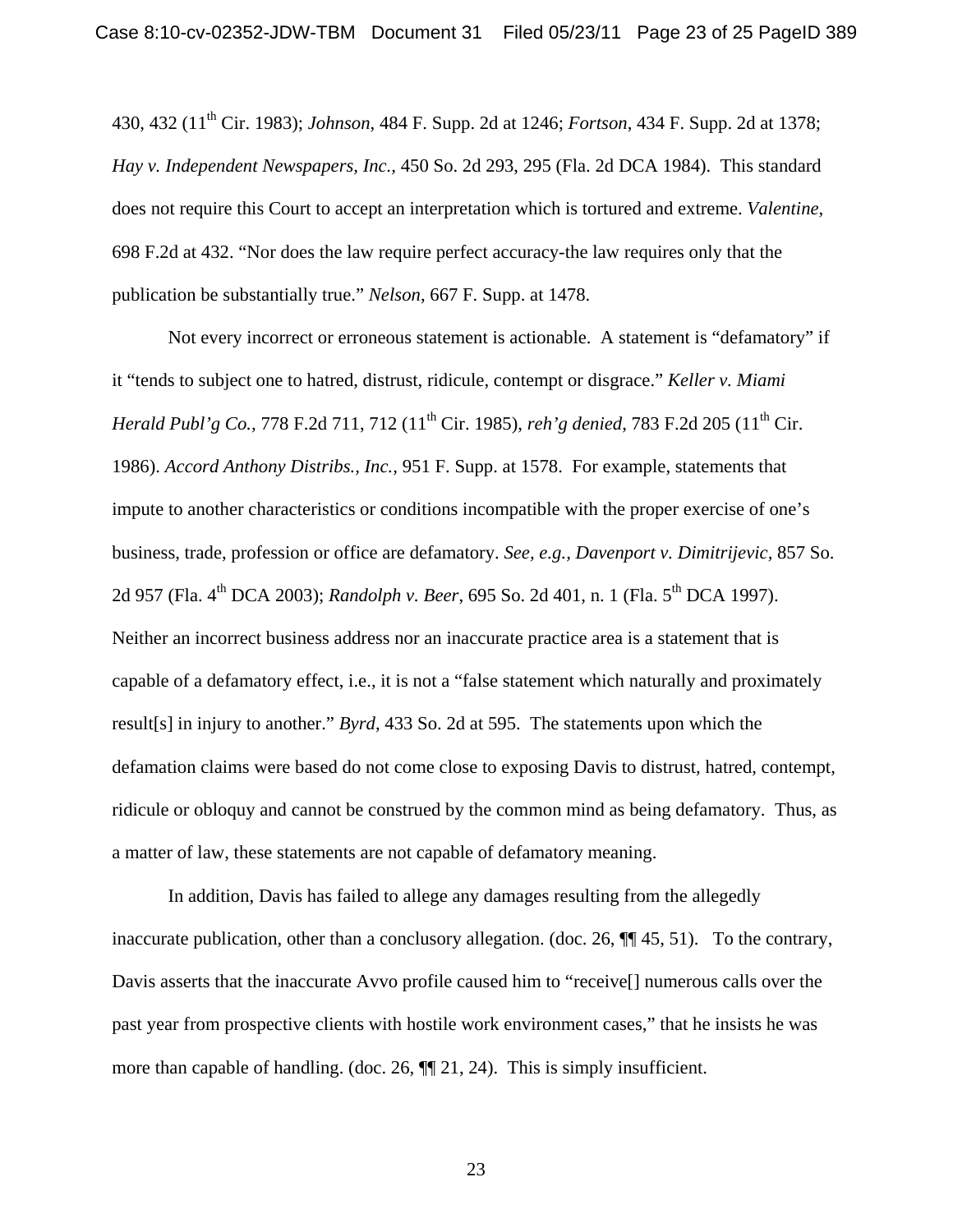There is no question but that Plaintiff feels victimized by the nature of these proceedings and this result. But the result is fully protected by the First Amendment and must be understood as a price we pay for upholding a bill of rights which believes that the truth is best arrived at from "uninhibited, robust and wide-open" comment. The First Amendment, unfortunately as it may be, does not otherwise protect Plaintiff's subjective feelings. To allow this case to go to the jury, where Plaintiff cannot establish any triable issue, would truly place "an unjustified and serious damper on freedom of expression."

*Nelson*, 667 F. Supp. at 1485 (quoting *Appleby v. Daily Hampshire Gazette,* 478 N.E.2d 721, 725) (Mass. 1985)). Davis' underlying defamation claim is facially insufficient as a matter of law and, under the single action rule, his false advertising and FDUTPA claims based on the same facts likewise are barred.

#### **CONCLUSION**

The Third Amended Complaint in its entirety should be dismissed because each Count omits allegations of one or more essential elements of the relevant causes of action. Moreover, the single action rule precludes Davis from recycling a defective defamation claim as a shiny new theory, such as false advertising or unfair trade practices. Otherwise, Davis simply could avoid the legal protections afforded to speech simply by recasting the same facts as "false advertising" or "unfair trade practices." The single action rule and the statute of limitations are fatal and irremediable defects that mandate dismissal of Counts I and III for lack of subject matter jurisdiction. Count II also should be dismissed with prejudice in light of Davis' inability to allege any different or additional facts regarding the alleged misappropriation despite four (4) separate pleadings to date. For the reasons stated above, Avvo respectfully submits that this cause should be dismissed with prejudice.

Dated: May 23, 2011